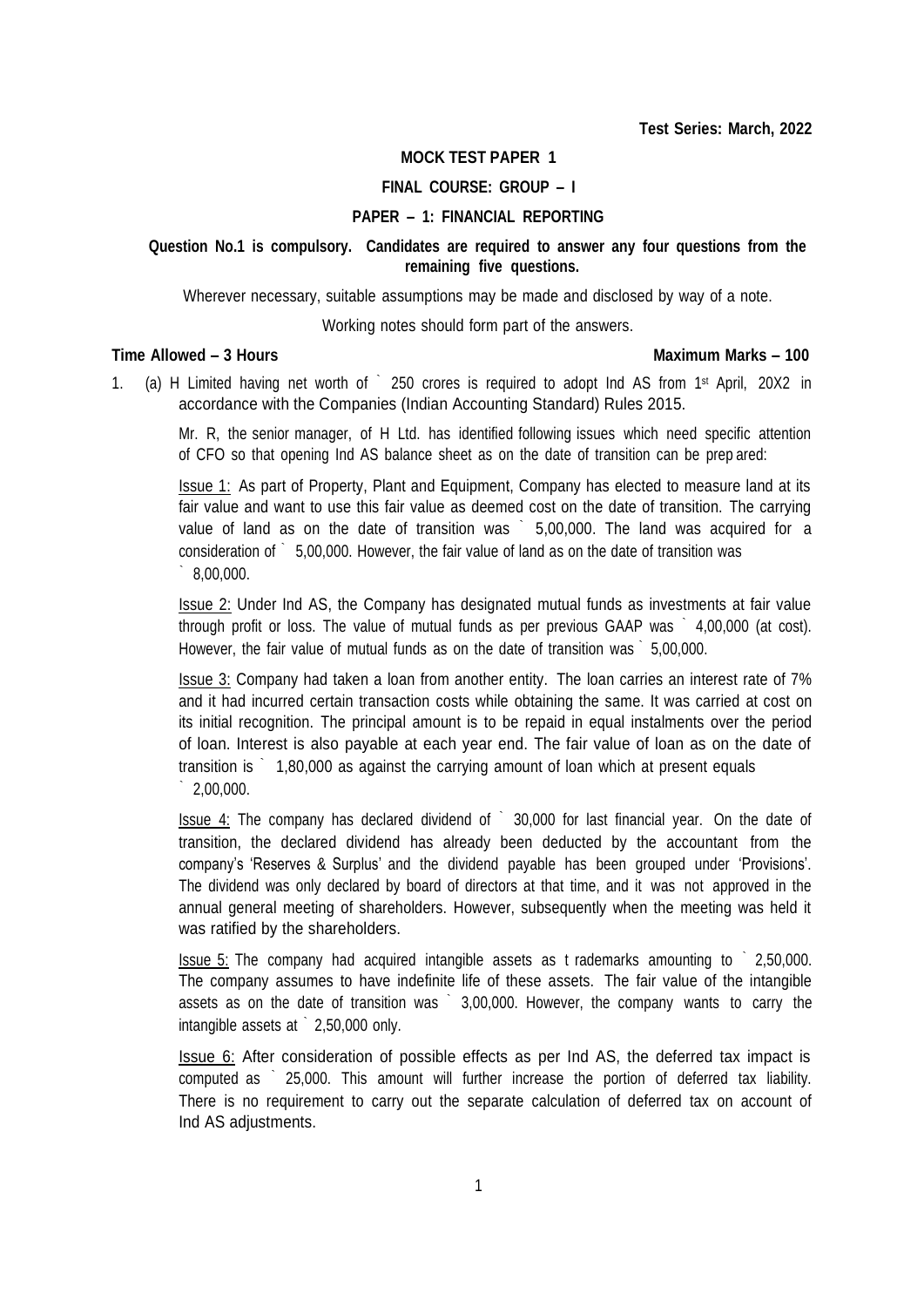Management wants to know the impact of Ind AS in the financial statements of company for its general understanding.

Prepare Ind AS Impact Analysis Report (Extract) for H Limited for presentation to the management wherein you are required to discuss the corresponding differences between Earlier IGAAP (AS) and Ind AS against each identified issue and its impact there upon for preparation of transition date balance sheet. Also pass journal entry for each of the issues mentioned above.

#### **(12 Marks)**

(b) The following information is available relating to Space India Limited for the Financial Year 20X1- 20X2.

| Net profit attributable to equity shareholders         | 90,000 |
|--------------------------------------------------------|--------|
| Number of equity shares outstanding                    | 16,000 |
| Average fair value of one equity share during the year | 90     |

Potential Ordinary Shares:

| Options                                   | 900 options with exercise price of 75                                                                                           |
|-------------------------------------------|---------------------------------------------------------------------------------------------------------------------------------|
| Convertible Preference Shares             | 7,500 shares entitled to a cumulative dividend of<br>9 per share. Each preference share is convertible<br>into 2 equity shares. |
| 10% Convertible Debentures of<br>100 each | 10,00,000 and each debenture is convertible into<br>4 equity shares                                                             |
| Tax rate                                  | 25%                                                                                                                             |

You are required to compute Basic and Diluted EPS of the company for the financial year 20X1- 20X2. **(8 Marks)**

- 2. (a) (i) B Ltd. produces aircrafts. The length of time between first purchasing raw materials to make the aircrafts and the date the company completes the production and delivery is 9 months. The company receives payment for the aircrafts 7 months after the delivery.
	- (a) What is the length of operating cycle?
	- **(b)** How should it treat its inventory and debtors? **(2 Marks)**

- (ii) On  $1^{st}$  April, 20X3, Charming Ltd issued 1,00,000  $\degree$  10 bonds for  $\degree$  10,00,000. On  $1^{st}$  April, each year, interest at the fixed rate of 8% per year is payable on outstanding capital amount of the bonds (ie the first payment will be made on 1st April, 20X4). On 1st April each year (i.e from 1st April, 20X4), Charming Ltd has a contractual obligation to redeem 10,000 of the bonds at ` 10 per bond. In its statement of financial position at 31<sup>st</sup> March, 20X4. How should this be presented in the financial statements? **(2 Marks)**
- (b) In the plant of PQR Ltd., there was a fire on  $10<sup>th</sup>$  May, 20X1 in which the entire plant was damaged and the loss of  $\degree$  40,00,000 is estimated. The claim with the insurance company has been filed and a recovery of ` 27,00,000 is expected.

The financial statements for the year ending  $31<sup>st</sup>$  March, 20X1 were approved by the Board of Directors on 12th June, 20X1. Show how should it be disclosed? **(4 Marks)**

- (c) G Ltd. operates oil exploration and production facilities. It is preparing its transition date opening balance sheet as per Ind AS.
	- (i) There· is a significant decommissioning obligation in connection with several oil wells, but it's previous GAAP did not require the obligation to be recognized.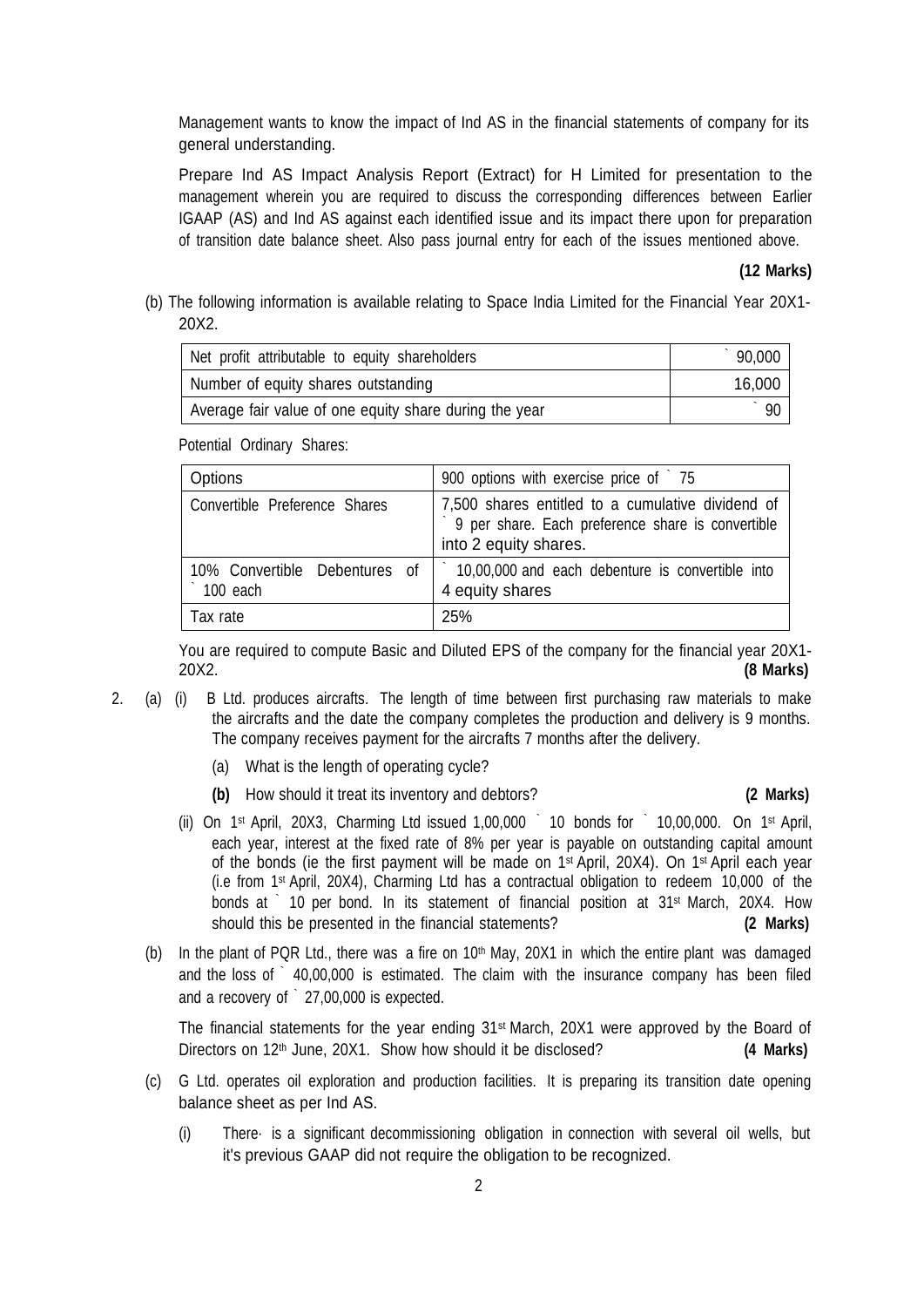Discuss the treatment of decommissioning obligation as per relevant Ind AS. **(4 Marks)**

(ii) G Ltd. has four assets, each in a different class under property, plant & equipment.

Assets 1 and 2 are revalued under previous GAAP (AS). Assets 3 and 4 are not. Under previous GAAP, at 31st March 20X1, immediately prior to the entity's date of transition to Ind AS, it Balance Sheet (extract) is as follows:

|                         | Asset 1                  | Asset 2                  | Asset 3                  | Asset 4                  | Total   |
|-------------------------|--------------------------|--------------------------|--------------------------|--------------------------|---------|
|                         | Valuation                | Valuation                | Cost                     | Cost                     |         |
|                         | $\overline{\phantom{0}}$ | $\overline{\phantom{0}}$ | $\overline{\phantom{0}}$ | $\overline{\phantom{0}}$ |         |
| Cost or revaluation     | 5,000                    | 2,000                    | 4,000                    | 4,500                    | 15,500  |
| Accumulated deprecation | (1,000)                  | (500)                    | (2,000)                  | (1,700)                  | (5,200) |
| Net book value          | 4,000                    | 1,500                    | 2,000                    | 2,800                    | 10,300  |
| Revaluation surplus     | 2,500                    | 500                      | ٠                        |                          | 3,000   |

On adoption of Ind AS, its management decides that, under Ind AS, it will:

- Continue to revalue asset 1. The fair value of asset 1 at the date of transition is not materially different from its carrying value under previous GAAP;
- Use the previous valuation of asset 2 as deemed cost, and adopt a policy of cost less depreciation under Ind AS;
- Adopt a policy of revaluation for asset 3. The fair value of asset 3 at the entity's date of transition is ` 5,000;
- Continue to use a policy of cost less depreciation for asset 4.

All depreciation methods are already in accordance with those required by Ind AS 16.

Discuss the treatment under Ind AS of valuation of assets 1, 2, 3 & 4, being part of property, plant & equipment? **(8 Marks)**

3. (a) Pacific Ocean Railway Ltd. has three Cash Generating units namely Train, Railway station and Railway tracks, the carrying amounts of which as on 31st March, 20X1 are as follows:

| Cash Generating units | Carrying amount ( in crore) | Remaining useful life |
|-----------------------|-----------------------------|-----------------------|
| Train                 | 1,500                       | 10                    |
| Railway station       | 2,250                       | 20                    |
| Railway tracks        | 3,300                       | 20                    |

Pacific Ocean Railway Ltd. also has two Corporate Assets having a remaining useful life of 20 years.

|                  | in crore)       |                                                                                                                                          |
|------------------|-----------------|------------------------------------------------------------------------------------------------------------------------------------------|
| Corporate Assets | Carrying amount | Remarks                                                                                                                                  |
| Land             | 1,800           | The carrying amount of Land can be allocated on<br>a reasonable basis (i.e., pro rata basis) to the<br>individual cash generating units. |
| <b>Buildings</b> | 600             | The carrying amount of Buildings cannot be<br>allocated on a reasonable basis to the individual<br>cash-generating units.                |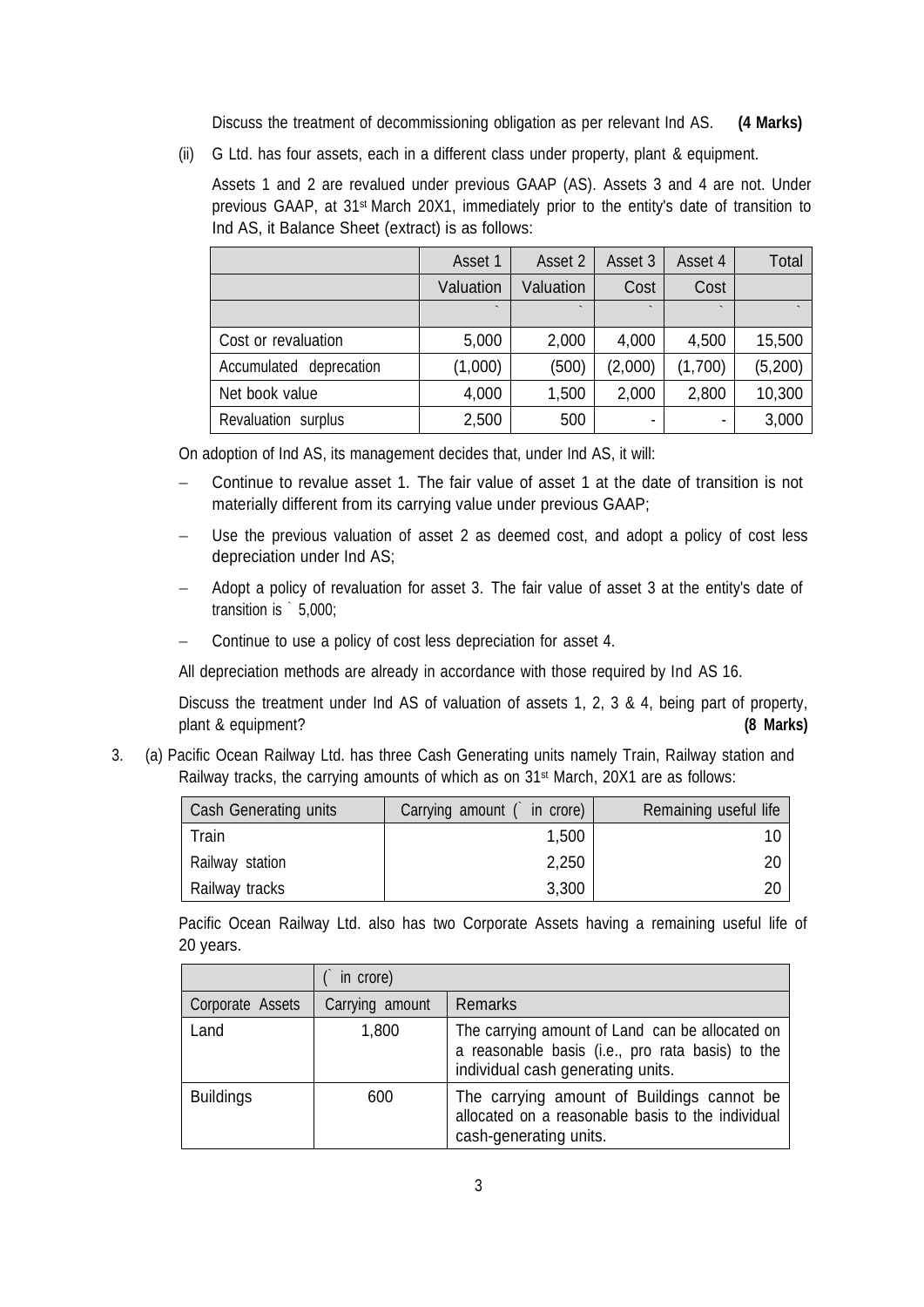Recoverable amount as on 31st March, 20X1 is as follows:

| Cash Generating units | Recoverable Amount ( in crore) |
|-----------------------|--------------------------------|
| Train                 | 1,800                          |
| Railway station       | 2,700                          |
| Railway tracks        | 4,200                          |
| Company as a whole    | 9,600                          |

Calculate the impairment loss, if any. Ignore decimals. **(10 Marks)**

**(b) EITHER**

As a part of its sales promotion activities, MIL distributes office utility articles along with its product catalogues to medical practitioners to familiarize & encourage them to prescribe medicines manufactured by it. No conditions are attached with the items distributed.

Whether the distribution of office utility articles to medical practitioners is covered by Ind AS 115 'Revenue from Contracts with Customers'? If not, how should the same be accounted by MIL? Give reasons. **(4 Marks)**

**OR**

A Company invested in Equity shares of another entity on 15<sup>th</sup> March for  $\degree$  20,000. Transaction  $Cost = \n\begin{bmatrix}\n1 & 400 & \text{not included in} \\
0 & 20,000\n\end{bmatrix}$ 

Fair Value on Balance Sheet date i.e.  $31^{st}$  March,  $20X1 = 24,000$ . Pass necessary Journal Entries when Financial Asset is accounted as FVTPL. **(4 Marks)**

(c) On 1st April, 20X1, S Ltd. issued 30,000 6% convertible debentures of face value of ` 100 per debenture at par. The debentures are redeemable at a premium of 10% on 31  $st$  March, 20X5 or these may be converted into ordinary shares at the option of the holder. The interest rate for equivalent debentures without conversion rights would have been 10%. The date of transition to Ind AS is 1st April, 20X3. Suggest how should S Ltd. account for this compound financial instrument on the date of transition. The present value of 1 receivable at the end of each year based on discount rates of 6% and 10% can be taken as:

| End of year | 6%   | 10%  |
|-------------|------|------|
|             | 0.94 | 0.91 |
|             | 0.89 | 0.83 |
| ື           | 0.84 | 0.75 |
|             | 0.79 | 0.68 |

## **(6 Marks)**

4. (a) The Company has taken a particular application software of a supplier namely, Crystal Systems Limited, which is available on a cloud infrastructure managed and controlled by the Crystal Systems Limited. The Company contracts to pay a fee of ` 5,00,000 per month in exchange for a right to receive access to the Crystal Systems Limited's application software for 2 years. The Company accesses the software on need basis over the internet. The contract does not convey any rights to New Age Technology Limited over the tangible assets of the Crystal Systems Limited.

The Chief Accountant of New Age Technology Limited has sought your advice, whether the IT should account for this transaction for use of software with Crystal Systems Limited in terms of Ind AS 116 leases or an intangible asset in terms of Ind AS 38 'Intangible Assets'. Help him to understand your assessment. **(6 Marks)**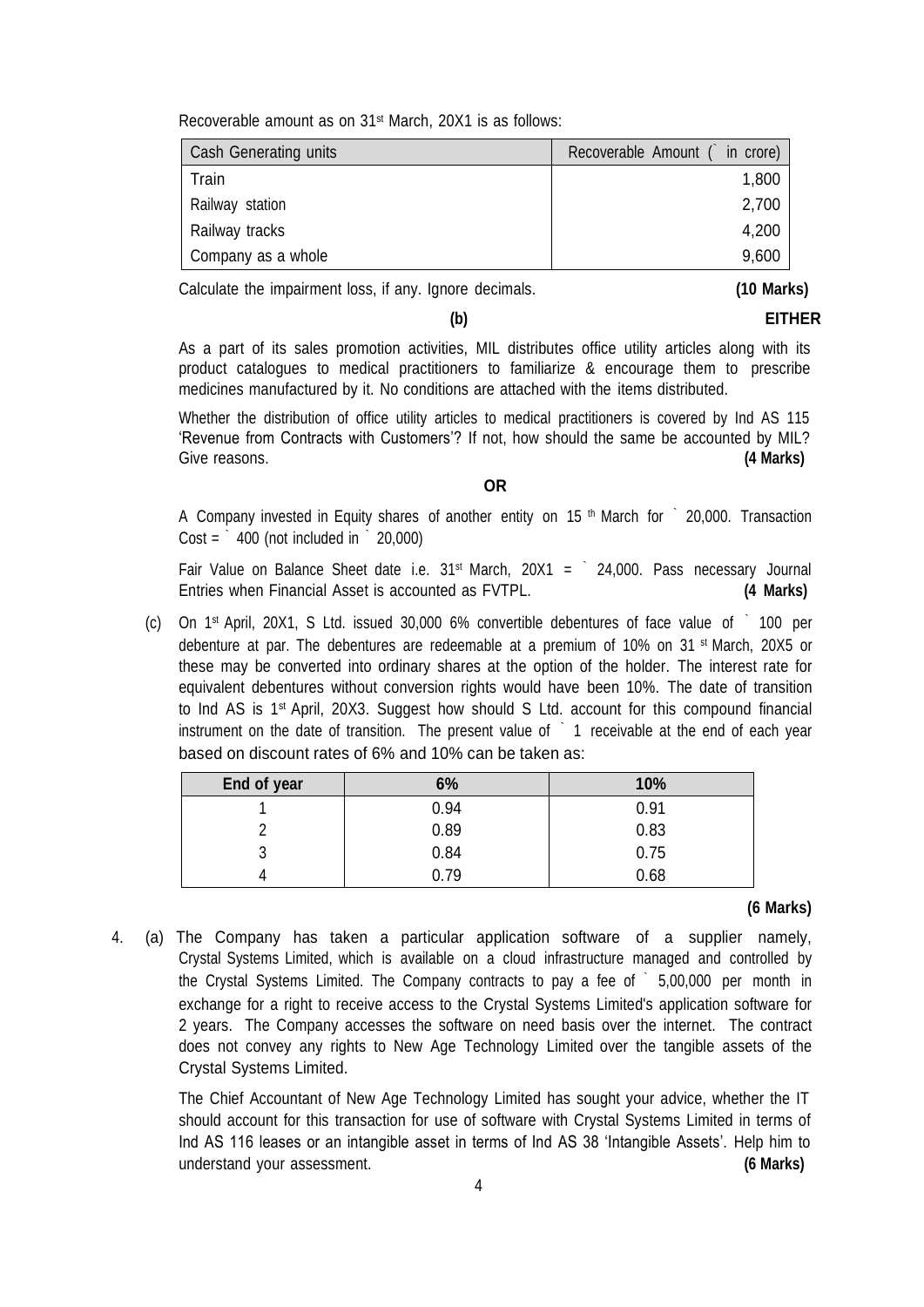(b) During 20X1-20X2, XYZ Ltd. completed a large contract to supply a customized equipment for one customer for a total consideration of ` 5,00,000 received fully in cash. As a special arrangement and in order to procure the customer's order, XYZ Ltd agreed to maintain the equipment for three years from the date of installation. Had there been no maintenance requirement, the sale would have been for an amount of  $\degree$  4,85,500. If maintenance alone was required, it would have cost the customer ` 12,500 per annum.

Explain the requirements of Ind AS in relation to the XYZ Ltd.'s supply of customized contract and the maintenance that has been agreed to be provided to the customer. Ignore discounting and calculate the amounts to be recognized in the financial statements as at  $31^{st}$  March, 20X2.

#### **(4 Marks)**

(c) ABC Limited granted 500 stock appreciation rights (SAR) each to 80 employees on 1st April, 20X1 with a fair value ` 100 each. The terms of the award require the employee to provide service for four years to earn the award. The SARs are expected to be settled in cash and it is expected that 100% of the employees will exercise the option. The fair value of each SAR at each reporting date is as follows:

| 31 <sup>st</sup> March, 20X2 | 110 |
|------------------------------|-----|
| 31st March, 20X3             | 120 |
| 31 <sup>st</sup> March, 20X4 | 115 |
| 31 <sup>st</sup> March, 20X5 | 130 |

Please present the journal entries in the books of ABC Limited over the entire life of the grants.

What would be the difference if at the end of the second year of service (i.e. at 31  $\text{st}$  March, 20X3), ABC Limited modifies the terms of the award to require only three years of total service? Please present with the revised journal entries. Answer on the basis of relevant Ind AS. **(10 Marks)**

5. (a) On 1st April 20X1, A Limited acquired 80% of the share capital of S Limited. On acquisition date the share capital and reserves of S Ltd. stood at ` 5,00,000 and ` 1,25,000 respectively. A Limited paid initial cash consideration of ` 10,00,000. Additionally, A Limited issued 2,00,000 equity shares with a nominal value of 1 per share at current market value of 1.80 per share.

It was also agreed that A Limited would pay a further sum of  $\degree$  5,00,000 after three years. A Limited's cost of capital is 10%. The appropriate discount factor for 1 @ 10% receivable at the end of

1st year: 0.91

2nd year: 0.83

3rd year: 0.75

The shares (issued in the year 20X2-20X3) and deferred consideration have not yet been recorded by A limited.

| Below are the Balance Sheet of A Limited and S Limited as at 31 <sup>st</sup> March, 20X3: |  |
|--------------------------------------------------------------------------------------------|--|
|--------------------------------------------------------------------------------------------|--|

|                                 | A Limited $($ 000) | S Limited (<br>000) |
|---------------------------------|--------------------|---------------------|
| Non-current assets:             |                    |                     |
| Property, plant & equipment     | 5,500              | 1.500               |
| Investment in S Limited at cost | 1,000              |                     |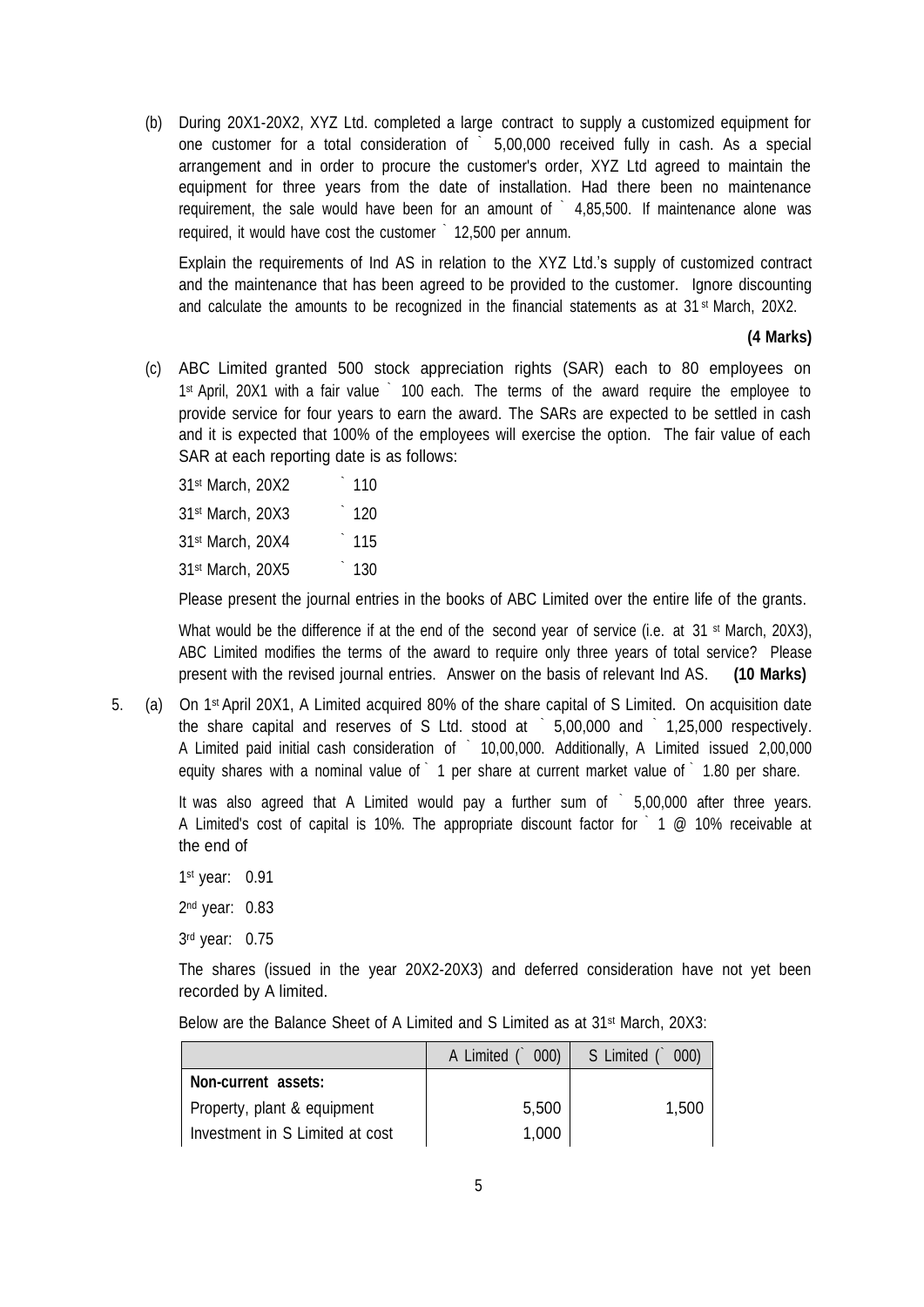| <b>Current assets:</b>     |       |       |
|----------------------------|-------|-------|
| Inventory                  | 550   | 100   |
| Receivables                | 400   | 200   |
| Cash                       | 200   | 50    |
|                            | 7,650 | 1,850 |
| Equity:                    |       |       |
| Share capital              | 2,000 | 500   |
| Retained earnings          | 1,400 | 300   |
|                            | 3,400 | 800   |
| Non-current liabilities    | 3,000 | 400   |
| <b>Current liabilities</b> | 1,250 | 650   |
|                            | 7,650 | 1,850 |

Further information:

- (i) On the date of acquisition the fair values of S Limited's plant exceeded its book value by ` 2,00,000. The plant had a remaining useful life of five years at this date;
- (ii) The consolidated goodwill has been impaired by ` 2,58,000; and
- (iii) The A Limited Group, values the non-controlling interest using the fair value method. At the date of acquisition, the fair value of the 20% non-controlling interest was ` 3,80,000.

You are required to prepare Consolidated Balance Sheet of A Limited as at 31<sup>st</sup> March, 20X3. (Notes to Account on Consolidated Balance Sheet is not required). **(14 Marks)**

(b) M Limited had constructed another factory few years ago with the assistance of yet another government grant, 'Innovative Product'. The grant is non-repayable and, following the construction of the factory, cannot be clawed back by the government. There are no further conditions attached to the grant that the Company is required to satisfy. The grant received has been treated as deferred income and is being credited to the income statement over the same period as the factory is being depreciated. Following an adverse change in the demand of the product the factory manufactures, during the year at the reporting date, the directors have concluded that the factory's carrying value is no longer recoverable in full and that a write down for impairment is required. The write down is more than covered by the amortized deferred income balance related to the grant.

Discuss, in the context of Ind AS framework and Ind AS 20, the impairment of the factory for which 'Innovative Product' government grant, has been received. Would your answer be different, if there are further conditions attached to grant beyond construction of factory?

#### **(6 Marks)**

- 6. (a) Wheel Co. Limited borrowed ` 50,00,00,000 from a bank on 1st April, 20X1. The original terms of the loan were as follows:
	- Interest rate: 11%
	- Repayment of principal in 5 equal instalments
	- Payment of interest annually on accrual basis
	- Upfront processing fee: ` 58,70,096
	- Effective interest rate on loan: 11.50%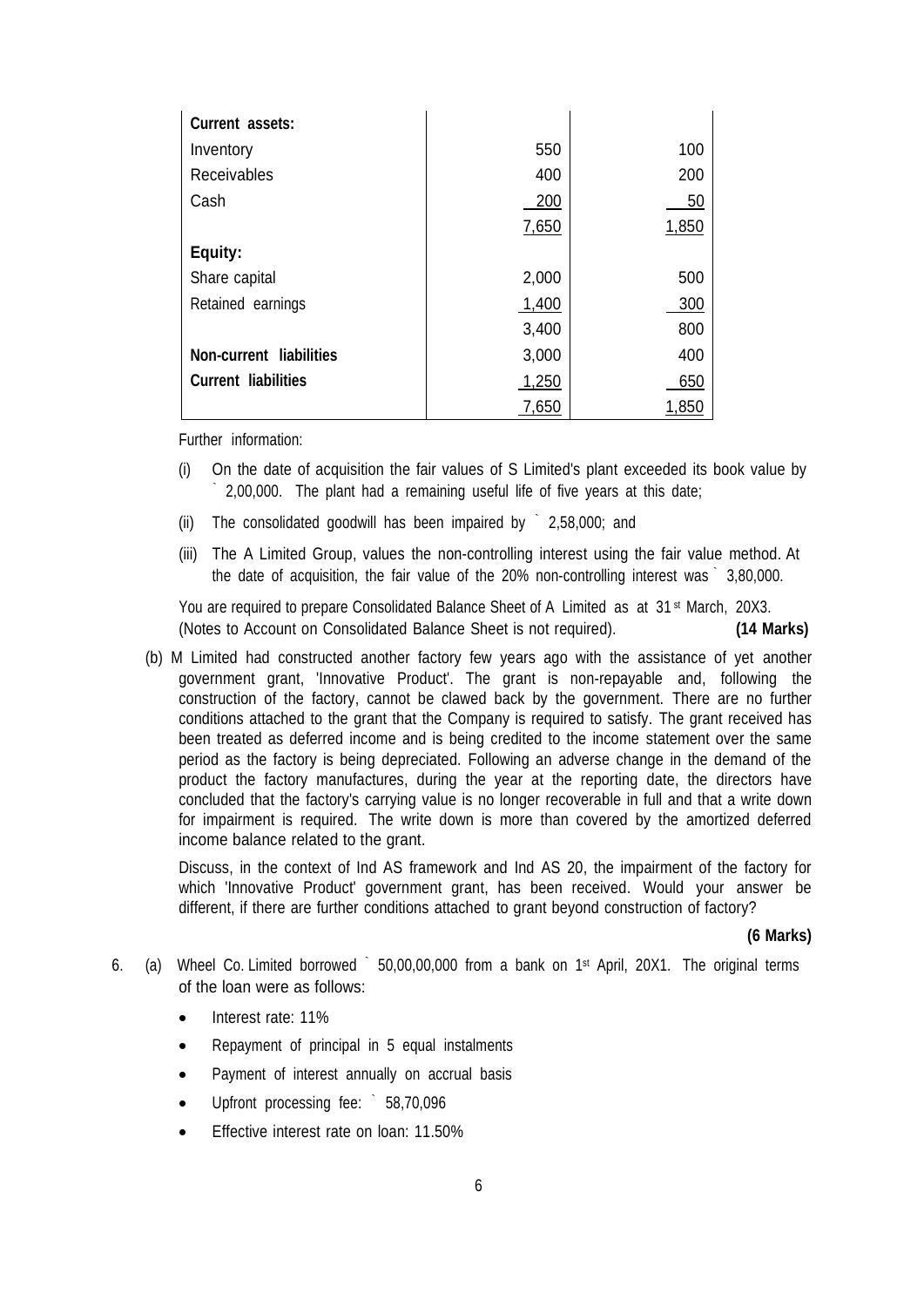On 31st March, 20X3, Wheel Co. Limited approached the bank citing liquidity issues in meeting the cash flows required for immediate instalments and re-negotiated the terms of the loan with banks as follows:

- Interest rate 15%
- Repayment of outstanding principal in 10 equal instalments starting 31<sup>st</sup> March, 20X4
- Payment of interest on an annual basis

Record journal entries in the books of Wheel Co. Limited till 31<sup>st</sup> March, 20X4, after giving effect of the changes in the terms of the loan on 31st March, 20X3. **(14 Marks)**

(b) Diamond Pvt. Ltd, has a headcount of around 1,000 employees in the organisation in financial year 2X19-2X20. As per the company's policy, the employees are given 35 days of privilege leave (PL), 15 days of sick leave (SL) and 10 days of casual leave. Out of the total PL and SL, 10 PL and 5 SL can be carried forward to next year. On the basis of past trends, it has been noted that 200 employees will take 5 days of PL and 2 days of SL and 800 employees will avail 10 days of PL and 5 days of SL.

Diamond Pvt. Ltd. has a post-employment benefit plan which is in the nature of defined contribution plan where contribution to the fund amounts to ` 200 crores which will fall due within 12 months from the end of the accounting period.

The company has paid ` 40 crore to this plan in financial year 2X19-2X20.

What would be the treatment of the short-term compensating absences, profit-sharing plan and the defined contribution plan in the books of Diamond Pvt. Ltd.? **(6 Marks)**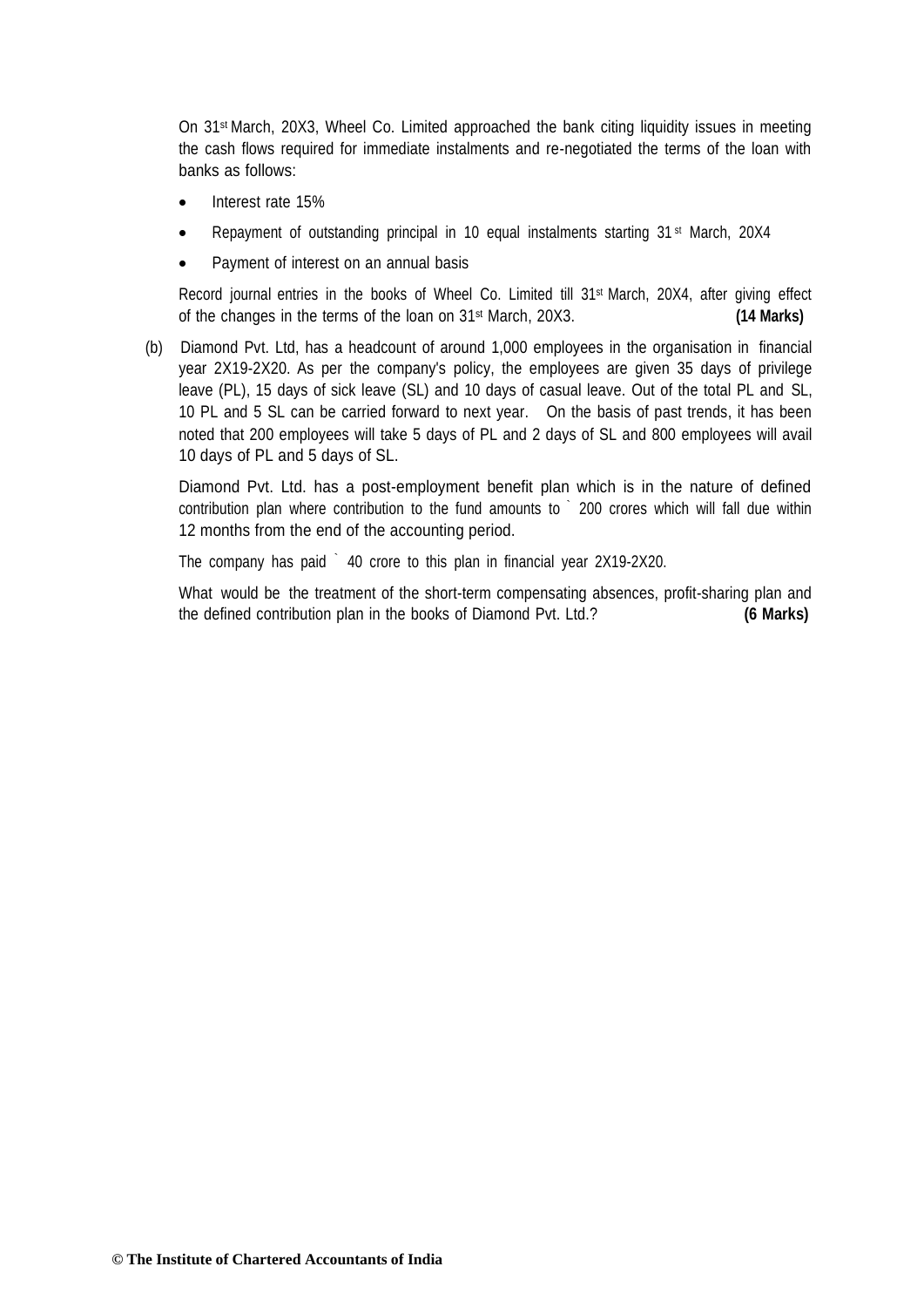# **MOCK TEST PAPER 1**

#### **FINAL COURSE: GROUP – I**

#### **PAPER – 1: FINANCIAL REPORTING**

### **ANSWER**

**1. (a) Assessment of Preliminary Impact Assessment of Transition to Ind AS on H Limited's Financial Statements**

#### **Issue 1: Fair value as deemed cost for property plant and equipment:**

| <b>Accounting</b><br><b>Standards</b><br>(Erstwhile IGAAP)                                    | Ind AS                                                                                                                                                                                                   | Impact on Company's financial<br>statements                                                                                                                                                                                                                                                                |
|-----------------------------------------------------------------------------------------------|----------------------------------------------------------------------------------------------------------------------------------------------------------------------------------------------------------|------------------------------------------------------------------------------------------------------------------------------------------------------------------------------------------------------------------------------------------------------------------------------------------------------------|
| As per AS 10, Property,<br>Plant and Equipment is<br>recognised at cost less<br>depreciation. | Ind AS 101 allows entity<br>to elect to measure<br>Property, Plant and<br>Equipment on<br>the<br>transition date at its fair<br>value or previous GAAP<br>carrying value (book<br>value) as deemed cost. | The company has decided to adopt<br>fair value as deemed cost in this<br>case. Since fair value exceeds book<br>value, so the book value should be<br>brought up to fair value. The<br>resulting impact of fair valuation of<br>land 3,00,000 should be adjusted<br>in other equity (revaluation reserve). |

## **Journal Entry on the date of transition**

|                                            | <b>Particulars</b> | Debit (  | <b>Credit</b> |
|--------------------------------------------|--------------------|----------|---------------|
| Property Plant and Equipment (Land)        |                    | 3,00,000 |               |
| To Revaluation Surplus (OCI- Other Equity) |                    |          | 3,00,000      |

#### **Issue 2: Fair valuation of Financial Assets:**

| <b>Accounting Standards</b><br>(Erstwhile IGAAP)                                                        | Ind AS                                                                                                                                                                                                     | Impact on Company's financial<br>statements                                                                                                                                                                                                                                                                                                                                                                                                                                                                                                                                                                                                                                                                      |
|---------------------------------------------------------------------------------------------------------|------------------------------------------------------------------------------------------------------------------------------------------------------------------------------------------------------------|------------------------------------------------------------------------------------------------------------------------------------------------------------------------------------------------------------------------------------------------------------------------------------------------------------------------------------------------------------------------------------------------------------------------------------------------------------------------------------------------------------------------------------------------------------------------------------------------------------------------------------------------------------------------------------------------------------------|
| Accounting<br>As<br>per<br>Standard,<br>investments<br>are measured at lower<br>of cost and fair value. | On transition, financial<br>assets<br>including<br>investments<br>are<br>measured at fair values<br>except for investments in<br>subsidiaries, associates<br>JVs' which<br>and<br>are<br>recorded at cost. | financial assets (other than<br>aii<br>Investment in subsidiaries, associates<br>and JVs' which are recorded at cost)<br>are initially recognized at fair value.<br>The subsequent measurement of such<br>assets are based on its categorization<br>either Fair Value through Profit & Loss<br>(FVTPL) or Fair Value through Other<br>Comprehensive Income (FVTOCI) or<br>at Amortised Cost based on business<br>model assessment and contractual<br>cash flow characteristics.<br>Since investment in mutual fund are<br>designated at FVTPL, increase of<br>1,00,000 in mutual funds fair value<br>would<br>increase<br>the<br>value<br>Ωt<br>investments with corresponding<br>increase to Retained Earnings. |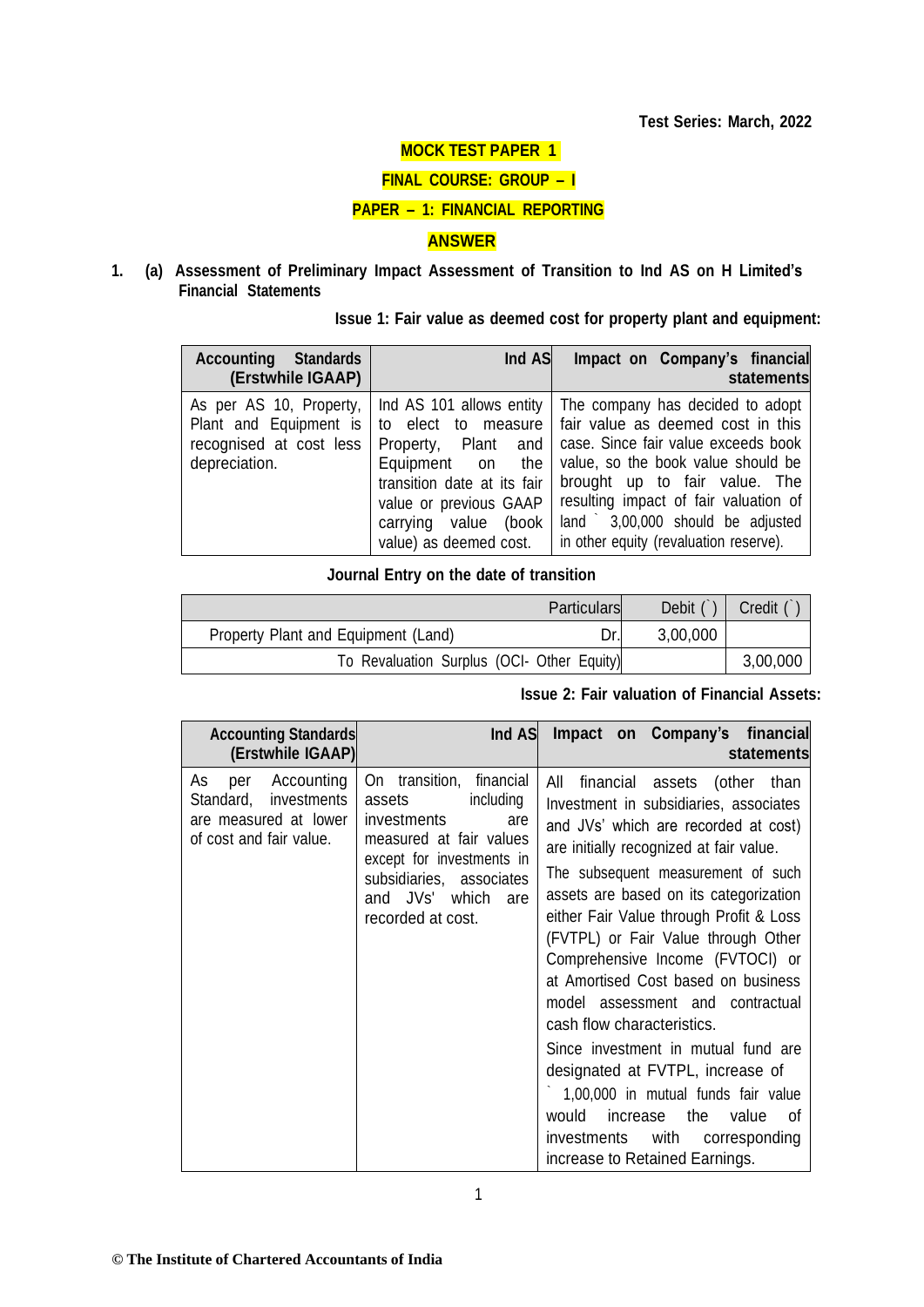## **Journal Entry on the date of transition**

|                            | <b>Particulars</b>   | Debit    | Credit   |
|----------------------------|----------------------|----------|----------|
| Investment in mutual funds | Dr.                  | 1,00,000 |          |
|                            | To Retained earnings |          | 1,00,000 |

# **Issue 3: Borrowings - Processing fees/transaction cost:**

| <b>Accounting Standards</b><br>(Erstwhile IGAAP)                                                                               | Ind AS                                                                                                                                                                                                                                                                                                                                                                                                                                                                     | Impact on Company's<br>financial statements                                                                                                                                                               |
|--------------------------------------------------------------------------------------------------------------------------------|----------------------------------------------------------------------------------------------------------------------------------------------------------------------------------------------------------------------------------------------------------------------------------------------------------------------------------------------------------------------------------------------------------------------------------------------------------------------------|-----------------------------------------------------------------------------------------------------------------------------------------------------------------------------------------------------------|
| As<br>AS, such<br>per<br>expenditure is charged<br>Profit<br>loss<br>and<br>to<br>account or capitalised as<br>the case may be | As per Ind AS, such expenditure is<br>amortised over the period of the<br>loan.<br>Ind AS 101 states that if it is<br>impracticable for an entity to apply<br>retrospectively the effective interest<br>method in Ind AS 109, the fair value<br>of the financial asset or the financial<br>liability at the date of transition to<br>Ind AS shall be the new gross<br>carrying amount of that financial<br>asset or the new amortised cost of<br>that financial liability. | Fair value as on the date<br>of transition is $1,80,000$<br>as against its book value<br>of $2,00,000$ .<br>Accordingly,<br>the<br>difference of $20,000$ is<br>through<br>adjusted<br>Retained Earnings. |

# **Journal Entry on the date of transition**

|                           | <b>Particulars</b>   | Debit ( | Credit |
|---------------------------|----------------------|---------|--------|
| Borrowings / Loan payable | Dr.l                 | 20,000  |        |
|                           | To Retained earnings |         | 20,000 |

## **Issue 4: Proposed dividend:**

| <b>Accounting Standards</b><br>(Erstwhile IGAAP)                                                                        | Ind AS                                                                                                                           | Company's<br>Impact on<br>financial statements                                                                                                                                                                                                                                                                                                 |
|-------------------------------------------------------------------------------------------------------------------------|----------------------------------------------------------------------------------------------------------------------------------|------------------------------------------------------------------------------------------------------------------------------------------------------------------------------------------------------------------------------------------------------------------------------------------------------------------------------------------------|
| As per AS, provision for<br>proposed divided is made<br>in the year when it has<br>declared<br>and<br>been<br>approved. | As per Ind AS, liability for<br>proposed dividend is<br>recognised in the year in<br>which it has been declared<br>and approved. | Since dividend should<br>be<br>deducted from<br>retained<br>earnings during the year when<br>it has been declared<br>and<br>approved. Therefore,<br>the<br>provision declared<br>for<br>preceding year should<br>be<br>reversed (to rectify the wrong<br>entry). Retained earnings<br>would increase proportionately<br>due to such adjustment |

# **Journal Entry on the date of transition**

|                   | <b>Particulars</b>   | Debit  | Credit |
|-------------------|----------------------|--------|--------|
| <b>Provisions</b> | Dr.l                 | 30,000 |        |
|                   | To Retained earnings |        | 30,000 |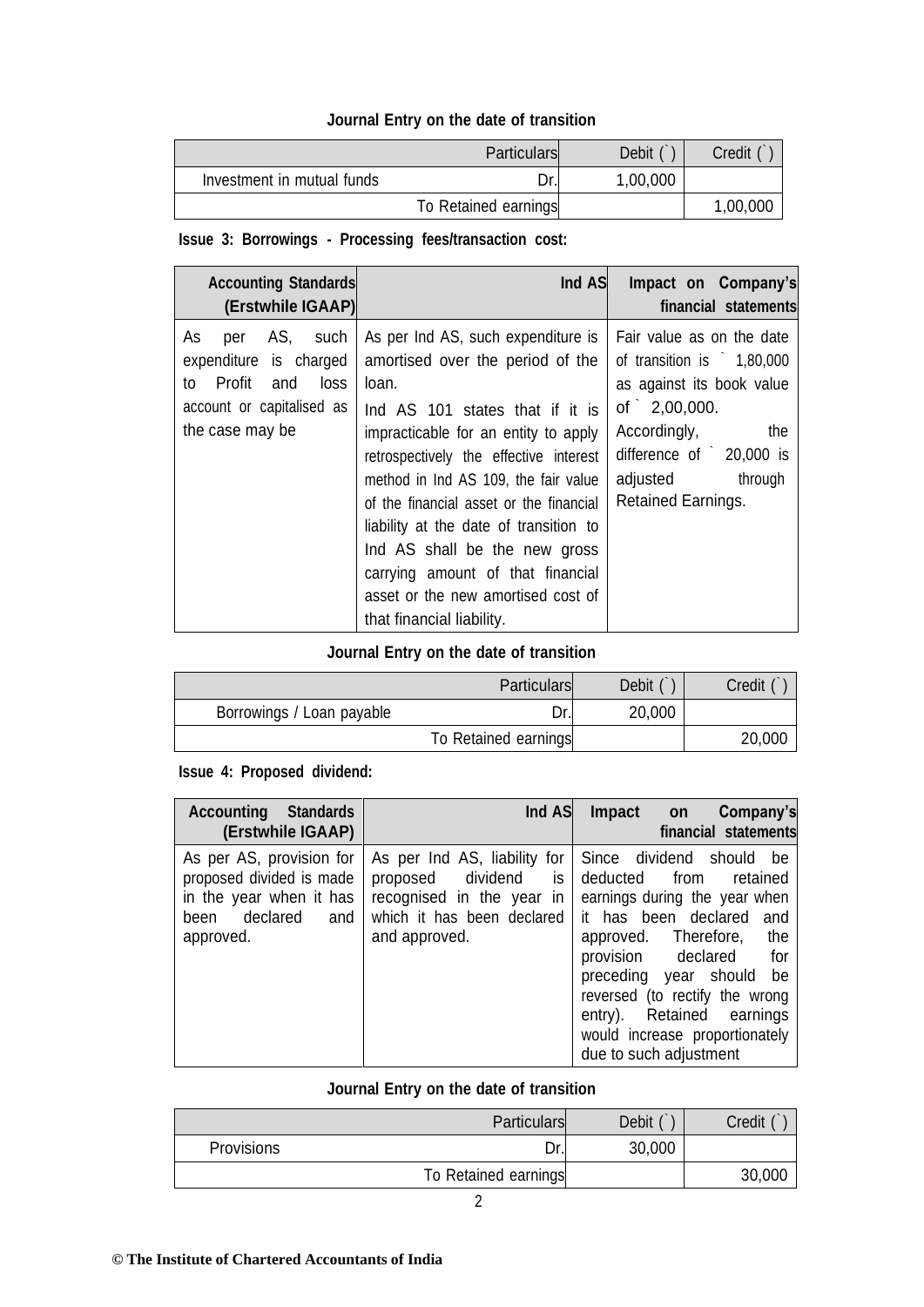**Issue 5 : Intangible assets:**

| <b>Accounting Standards</b><br>(Erstwhile IGAAP)                                                                                                                                                    | Ind AS                                                                                                                                                                                                                                                                                                                  | Impact on Company's<br>financial statements                                                                                                                                                   |
|-----------------------------------------------------------------------------------------------------------------------------------------------------------------------------------------------------|-------------------------------------------------------------------------------------------------------------------------------------------------------------------------------------------------------------------------------------------------------------------------------------------------------------------------|-----------------------------------------------------------------------------------------------------------------------------------------------------------------------------------------------|
| The useful life of an<br>intangible asset cannot<br>be<br>IGAAP principles. The<br>amortised<br>Company<br>brand/trademark on a<br>straight line basis over<br>maximum of 10 years as<br>per AS 26. | The useful life of an intangible<br>asset like brand/trademark can be<br>indefinite under   indefinite. Not required to be<br>amortised and only tested for<br>impairment.<br>Company can avail the exemption<br>given in Ind AS 101 as on the date<br>of transition to use the carrying<br>value as per previous GAAP. | Consequently, there<br>would be no impact as on<br>the date of transition<br>since company intends<br>use the carrying<br>to<br>amount instead of book<br>value at the date of<br>transition. |

#### **Issue 6: Deferred tax**

| <b>Accounting</b><br><b>Standards</b><br>(Erstwhile IGAAP) | Ind AS                  | Company's<br>Impact on<br>financial statements                                                                                                                                                               |
|------------------------------------------------------------|-------------------------|--------------------------------------------------------------------------------------------------------------------------------------------------------------------------------------------------------------|
| statement approach.                                        | balance sheet approach. | As per AS, deferred taxes   As per Ind AS, deferred   On date of transition to Ind AS,<br>are accounted as per income   taxes are accounted as per   deferred tax liability would be<br>increased by 25,000. |

#### **Journal Entry on the date of transition**

|                   | <b>Particulars</b>        | Debit  | Credit |
|-------------------|---------------------------|--------|--------|
| Retained earnings | Dr.                       | 25,000 |        |
|                   | To Deferred tax liability |        | 25,000 |

#### **(b) (i) Basic Earnings per share**

|                                                       | Year ended<br>31.3.20X2 |
|-------------------------------------------------------|-------------------------|
| (A)<br>Net profit attributable to equity shareholders | 90,000                  |
| (B)<br>Number of equity shares outstanding            | 16,000                  |
| (A/B)<br>Earnings per share                           | 5.625                   |

## **(ii) Diluted earnings per share**

Options are most dilutive as their earnings per incremental share is nil. Hence, for the purpose of computation of diluted earnings per share, options will be considered first. 10% convertible debentures being second most dilutive will be considered next and thereafter convertible preference shares will be considered (as per W.N.).

|                                                   | Net profit<br>attributable to<br>equity<br>shareholders | No. of<br>equity<br>shares | <b>Net Profit</b><br>attributab<br>le per<br>share |                 |
|---------------------------------------------------|---------------------------------------------------------|----------------------------|----------------------------------------------------|-----------------|
| Net profit attributable to equity<br>shareholders | 90,000                                                  | 16,000                     | 5.625                                              |                 |
| Options                                           |                                                         | 150                        |                                                    |                 |
|                                                   | 90,000                                                  | 16,150                     | 5.572                                              | <b>Dilutive</b> |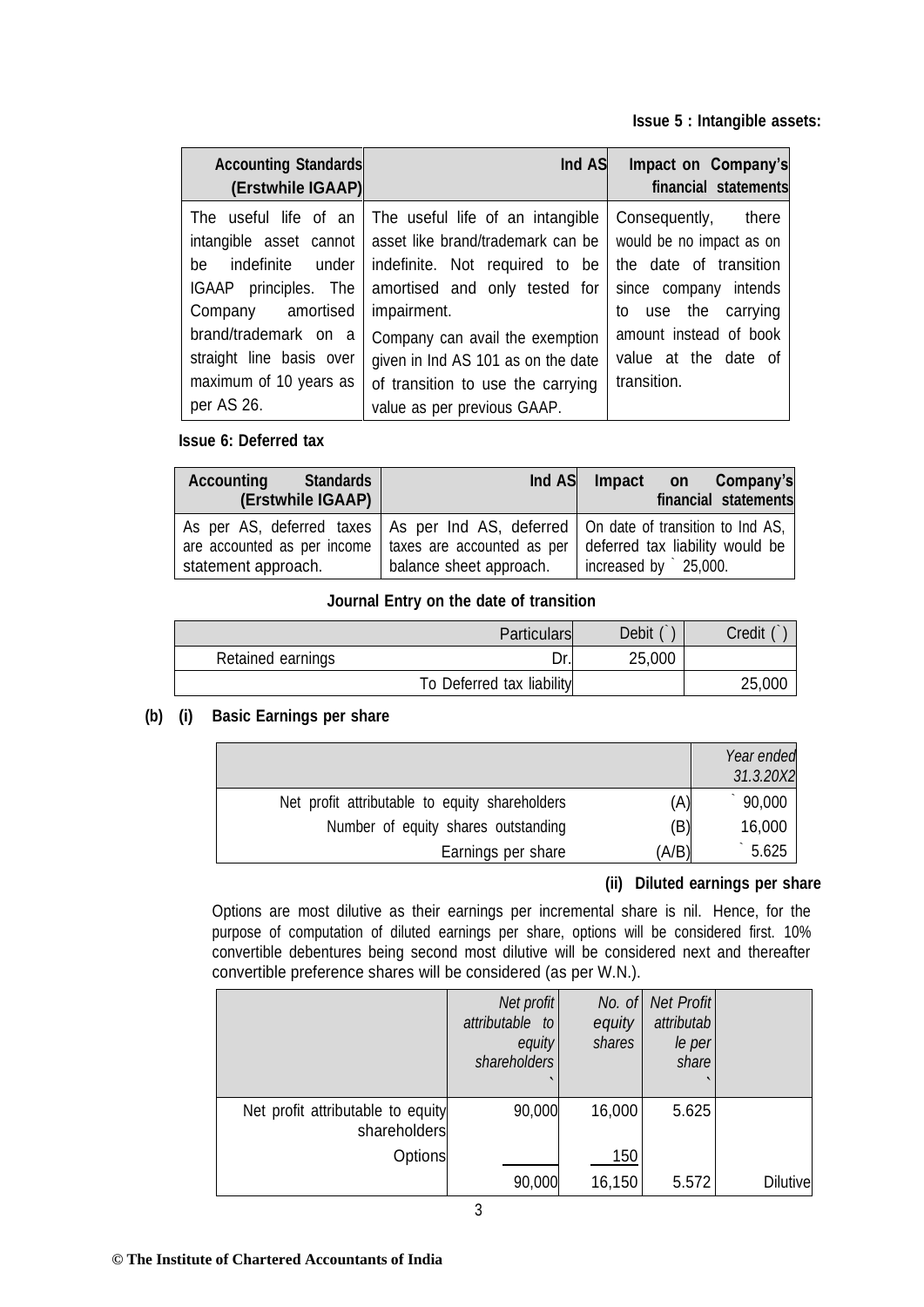| 10% Convertible debentures    | 75,000   | 40,000 |       |                       |
|-------------------------------|----------|--------|-------|-----------------------|
|                               | 1,65,000 | 56,150 | 2.939 | <b>Dilutive</b>       |
| Convertible Preference Shares | 67,500   | 15,000 |       |                       |
|                               | 2,32,500 | 71,150 |       | 3.268   Anti-Dilutive |

Since diluted earnings per share is increased when taking the convertible preference shares into account (` 2.939 to ` 3.268), the convertible preference shares are anti-dilutive and are ignored in the calculation of diluted earnings per share for the year ended 31<sup>st</sup> March, 20X2. Therefore, diluted earnings per share for the year ended 31st March, 20X2 is ` 2.939.

#### **Working Note:**

Calculation of incremental earnings per share and allocation of rank

|                                                                                                                    | Increase in<br>earnings<br>(1)<br>$\cdot$ | Increase in<br>number of<br>equity<br>shares<br>(2) | Earnings per<br>incremental<br>share<br>$(3) = (1) \div (2)$ | Rank           |
|--------------------------------------------------------------------------------------------------------------------|-------------------------------------------|-----------------------------------------------------|--------------------------------------------------------------|----------------|
|                                                                                                                    |                                           |                                                     |                                                              |                |
| <b>Options</b>                                                                                                     |                                           |                                                     |                                                              |                |
| Increase in earnings                                                                                               | Nil                                       |                                                     |                                                              |                |
| No. of incremental shares issued<br>for no consideration<br>$[900 \times (90-75)/90]$                              |                                           | 150                                                 | Nil                                                          |                |
| <b>Convertible Preference Shares</b>                                                                               |                                           |                                                     |                                                              |                |
| Increase in net profit attributable<br>equity shareholders<br>to<br>as<br>adjusted by attributable dividend<br>tax | 67,500                                    |                                                     |                                                              |                |
| $[$ ( $9 \times 7,500$ ) + 8% ( $9 \times 7,500$ )]                                                                |                                           |                                                     |                                                              |                |
| No. of incremental shares<br>$(2 \times 7,500)$                                                                    |                                           | 15,000                                              | 4.50                                                         | 3              |
| 10% Convertible Debentures                                                                                         |                                           |                                                     |                                                              |                |
| Increase in net profit<br>10,00,000 x 10% x $(1 - 0.25)$ ]<br>$\mathbb{I}$ $\mathbb{I}$                            | 75,000                                    |                                                     |                                                              |                |
| No. of incremental shares<br>$(10,000 \times 4)$                                                                   |                                           | 40,000                                              | 1.875                                                        | $\overline{2}$ |

**2. (a) (i)** (a) **Calculation of operating cycle**

|                                                 | Month |
|-------------------------------------------------|-------|
| Period of manufacturing the aircraft            |       |
| Credit period for settlement of delivery amount |       |
|                                                 |       |

Hence, the length of the operating cycle will be 16 month.

(b) Since the inventory and debtors will be realised within normal operating cycle, i.e., 16 months, both the inventory as well as debtors should be classified as current.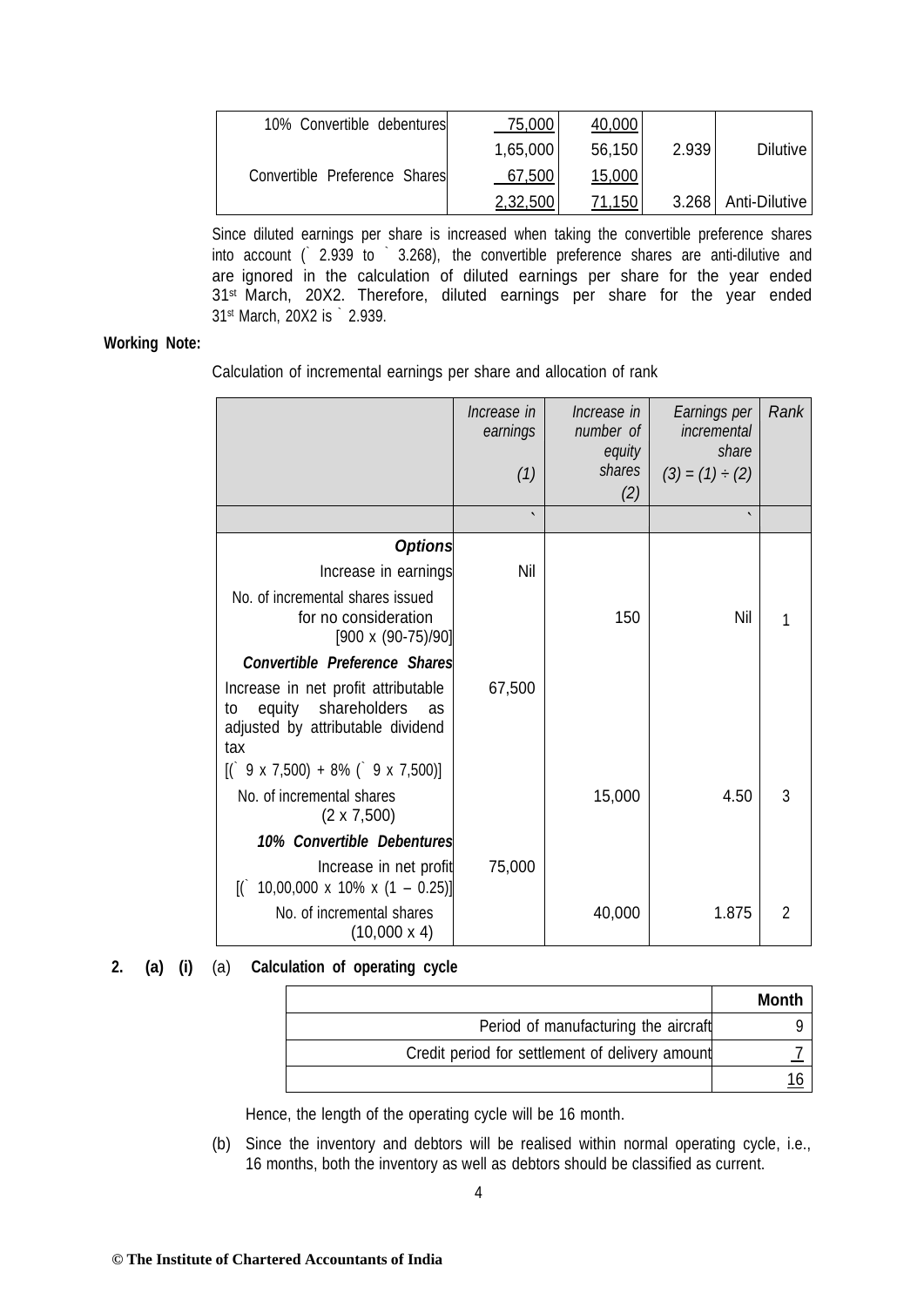- **(ii)** Charming Ltd must present ` 80,000 accrued interest and ` 1,00,000 current portion of the noncurrent bond (i.e. the portion repayable on 1st April, 20X4) as current liabilities. The ` 9,00,000 due later than 12 months after the end of the reporting period shall be presented as a non-current liability.
- **(b)** In the instant case, since fire took place after the end of the reporting period, it is a non -adjusting event. However, in accordance with paragraph 21 of Ind AS 10, disclosures regarding material non-adjusting event should be made in the financial statements, i.e., the nature of the event and the expected financial effect of the same.

With regard to going concern basis followed for preparation of financial statements, the company needs to determine whether it is appropriate to prepare the financial statements on going concern basis, if there is only one plant which has been damaged due to fire. If the effect of deterioration in operating results and financial position is so pervasive that management determines after the reporting period either that it intends to liquidate the entity or to cease trading, or that it has no realistic alternative but to do so, preparation of financial statements for the financial year 20X0- 20X1 on going concern assumption may not be appropriate. In that case, the financial statements may have to be prepared on a basis other than going concern.

However, if the going concern assumption is considered to be appropriate even after t he fire, no adiustment is required in the financial statements for the year ending 31<sup>st</sup> March, 20X1.

#### **(c) (i) De-commissioning Obligation of G Ltd. and recognition of decommissioning cost:**

Retrospective application of Ind AS 37 requires management to recognise the provision for decommissioning cost on the opening Ind AS Balance Sheet. The provision should reflect the net present value of the management's best estimate of the amount required to settle the obligation.

#### **Accounting Treatment:**

The obligation should be capitalised as a separate component of property, plant and equipment, together with the accumulated depreciation from the date when the obligation was incurred to the transition date. The amount to be capitalised as part of the cost of the asset is calculated by discounting the liability back to the date when the obligation initially arose, using the best estimate of historical discount rate. The associated accumulated depreciation is calculated by applying the current estimate of the asset's useful life, using the entity's depreciation policy for the asset.

Any difference between the provision and the related component of the property, plant and equipment is adjusted against the retained earnings.

The entity could elect to apply the deemed cost exemption. Property, plant and equipment would be restated to fair value, with the corresponding adjustment to the retained earnings. Management would need to ensure that the fair value obtained was the gross fair value and not net of the decommissioning obligation. Management would recognise the provision for decommissioning costs in accordance with Ind AS 37. No cost in respect of provision should be added to property, plant and equipment but such cost should be recognised in the entity's opening retained earnings.

#### **(ii) Measurement basis for valuation of PPE:**

An entity has the following options with respect to measurement of its property, plant and equipment (Ind AS 16) in the opening Ind AS Balance Sheet:

 Measurement basis as per the respective standards applied retrospectively. This measurement option can be applied on an item-by-item basis. For example, Plant A can be measured applying Ind AS 16 retrospectively and Plant B can be measured applying the "fair value" or "revaluation" options mentioned below.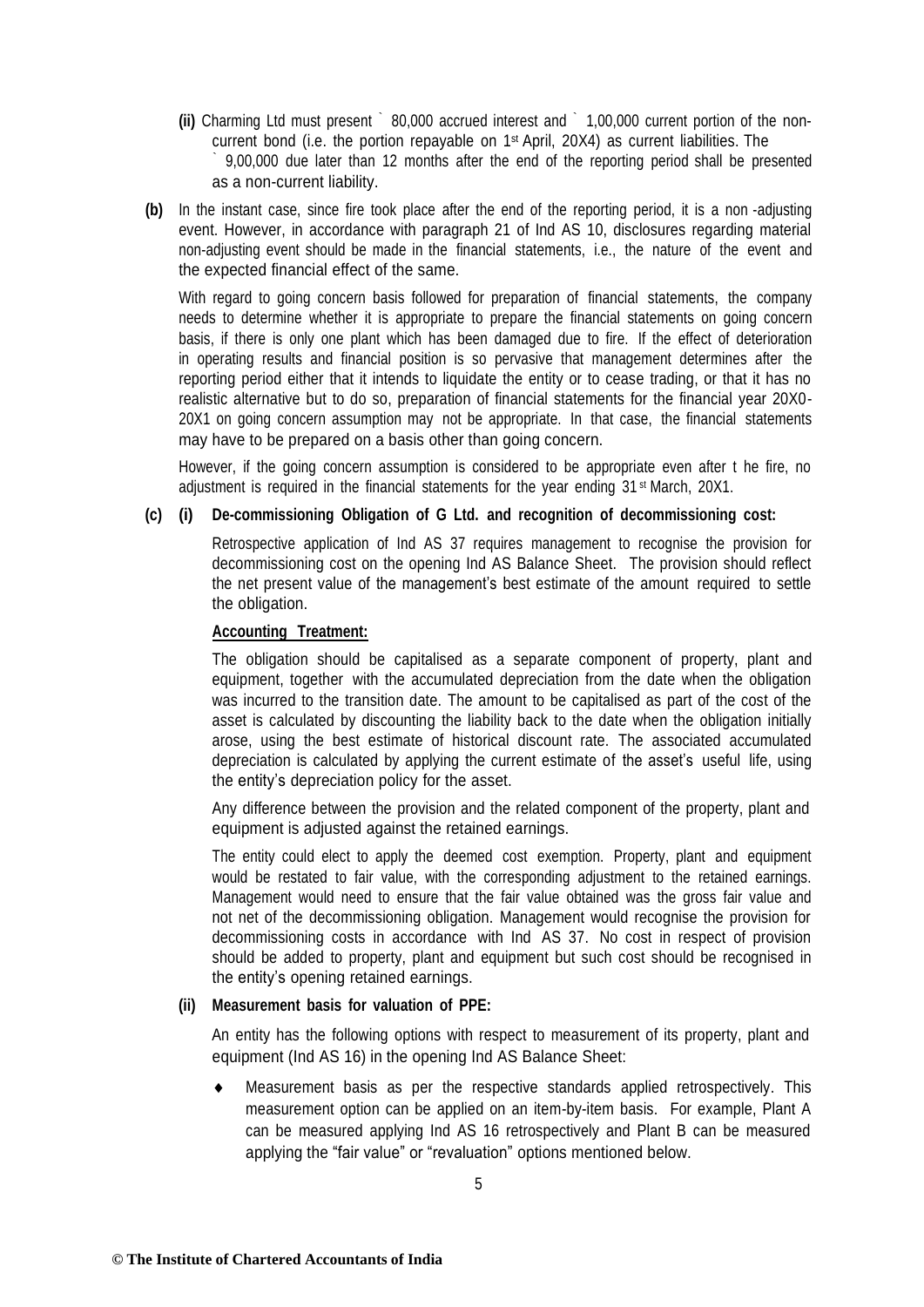- Fair value at the date of transition to Ind AS. This measurement option can be applied on an item-by-item basis in similar fashion as explained above.
- Previous GAAP revaluation, if such revaluation was, at the date of revaluation, broadly comparable to (a) fair value or (b) cost or depreciated cost in accordance with other Ind AS adjusted to reflect changes in general or specific price index. This measurement option can be applied on an item-by-item basis in similar fashion as explained above.

#### **Analysis of given case:**

|                                                                 | Asset 1                                                                                                                                                                                                                                                                                                                                                  | Asset 2                                                                                                                                                                                                                                                                                                                                                                                                                                                                                                                    | Asset 3                                                                                                                                                                                                                                                                                                                                                                                                                              | Asset 4                                                                                                                                                                                                                                                                                                                                                     |
|-----------------------------------------------------------------|----------------------------------------------------------------------------------------------------------------------------------------------------------------------------------------------------------------------------------------------------------------------------------------------------------------------------------------------------------|----------------------------------------------------------------------------------------------------------------------------------------------------------------------------------------------------------------------------------------------------------------------------------------------------------------------------------------------------------------------------------------------------------------------------------------------------------------------------------------------------------------------------|--------------------------------------------------------------------------------------------------------------------------------------------------------------------------------------------------------------------------------------------------------------------------------------------------------------------------------------------------------------------------------------------------------------------------------------|-------------------------------------------------------------------------------------------------------------------------------------------------------------------------------------------------------------------------------------------------------------------------------------------------------------------------------------------------------------|
| <b>Basis</b><br>in<br>used<br>previous<br><b>GAAP</b>           | Revaluation<br>Model                                                                                                                                                                                                                                                                                                                                     | Revaluation<br>Model                                                                                                                                                                                                                                                                                                                                                                                                                                                                                                       | Cost Model                                                                                                                                                                                                                                                                                                                                                                                                                           | Cost Model                                                                                                                                                                                                                                                                                                                                                  |
| Intent<br>of<br>G Ltd. on<br>transition                         | To continue with<br>Revaluation<br>model                                                                                                                                                                                                                                                                                                                 | Use<br>previous<br>valuation<br>as<br>deemed cost                                                                                                                                                                                                                                                                                                                                                                                                                                                                          | Adopt a policy<br>of revaluation                                                                                                                                                                                                                                                                                                                                                                                                     | Continue to use a<br>policy of cost less<br>depreciation                                                                                                                                                                                                                                                                                                    |
| Treatment<br>the<br>at<br>time<br>of<br>transition<br>to Ind AS | Since fair value<br>at the transition<br>is<br>date<br>not<br>materially<br>different from its<br>value<br>carrying<br>under previous<br>GAAP, G Ltd.<br>can<br>carry<br>with<br>forward<br>revalued<br>carrying value<br>4,000 as per<br>previous GAAP<br>in Ind AS books<br>and continue to<br>disclose<br>a<br>revaluation<br>surplus<br>οf<br>2,500. | An<br>entity<br>may<br>elect to measure<br>item<br>of<br>an<br>plant<br>property,<br>and equipment at<br>the<br>date<br>οf<br>transition to Ind<br>AS at its fair value<br>and use that fair<br>value<br>as<br>its<br>deemed cost at<br>that date. In Ind<br><b>AS</b><br>financial<br>statements, asset<br>will<br>carried<br>be<br>forward at $\dot{ }$ 1,500<br>and<br>previously<br>disclosed<br>revaluation<br>surplus<br>İS<br>transferred<br>to<br>retained earnings<br>another<br>or<br>of<br>component<br>equity. | Fair value at<br>date<br>of<br>the<br>transition<br>to<br>AS<br>Ind<br>is<br>materially<br>different from<br>its<br>carrying<br>value<br>under<br>previous<br>GAAP.<br>The<br>asset should<br>be revalued<br>and stated at<br>its fair value<br>of 5,000 on<br>date<br>of<br>the<br>transition<br>to<br>Ind AS.<br>A revaluation<br>surplus<br>of<br>3,000<br>(5,000)<br>2,000) will be<br>transferred to<br>revaluation<br>reserve. | The entity is not<br>availing<br>any<br>exemption given in<br>Ind AS 101. The<br>entity can measure<br>applying Ind AS 16<br>retrospectively. It is<br>assumed<br>that<br>measurement<br>bases<br>for cost of asset as<br>per previous GAAP<br>and Ind AS are<br>same so asset will<br>be shown in the Ind<br>AS<br>financial<br>statements<br>at<br>2,800. |

#### **3. (a) Allocation of corporate assets**

The carrying amount of land is allocated to the carrying amount of each individual cash generating unit. A weighted allocation basis is used because the estimated remaining useful life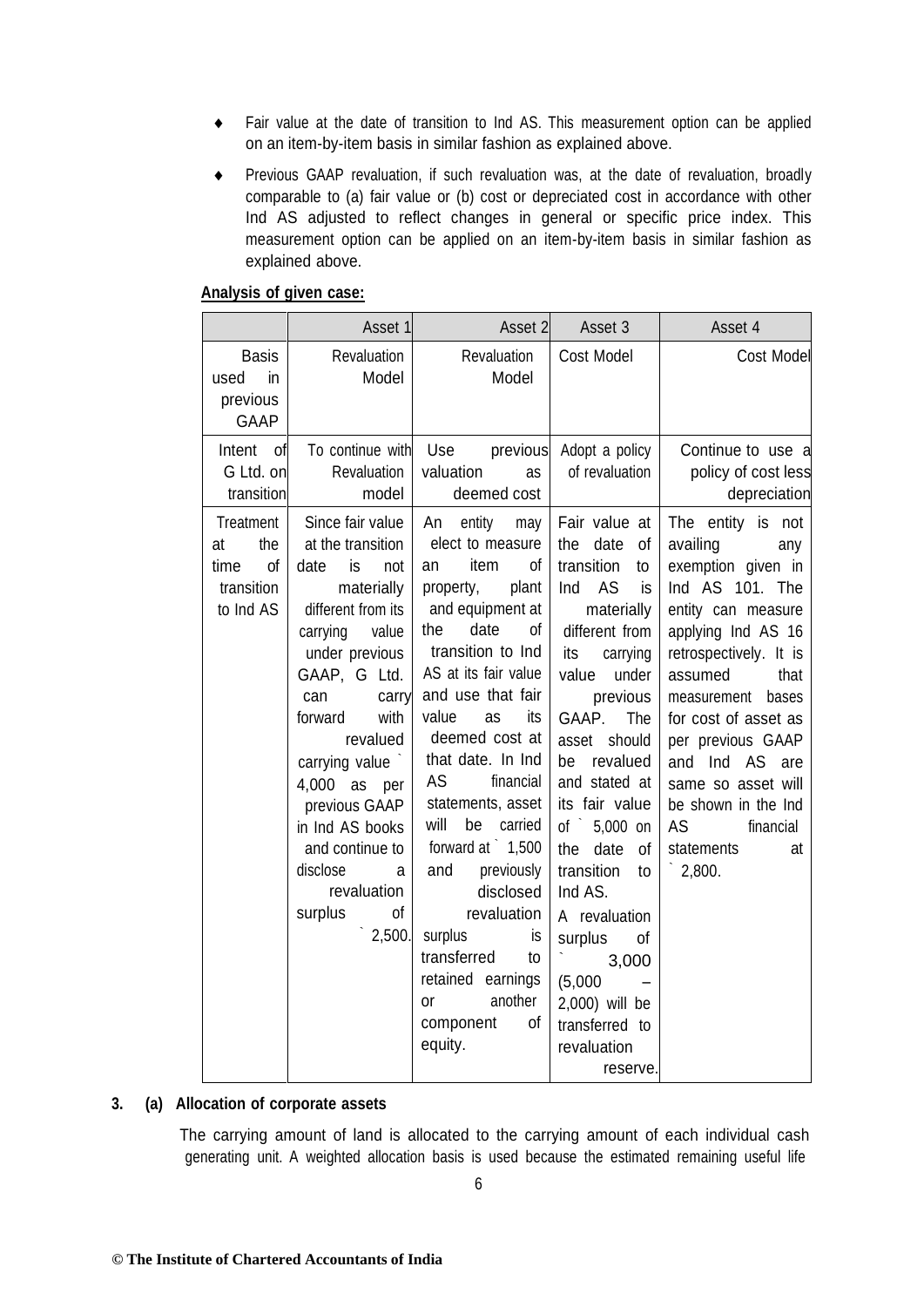| in crore)                                                        |                       |                       |                       |        |  |  |  |
|------------------------------------------------------------------|-----------------------|-----------------------|-----------------------|--------|--|--|--|
| <b>Particulars</b><br>Train<br>Railway station<br>Railway tracks |                       |                       |                       |        |  |  |  |
| Carrying amount (a)                                              | 1,500                 | 2,250                 | 3,300                 | 7,050  |  |  |  |
| Useful life                                                      | 10 years              | 20 years              | 20 years              |        |  |  |  |
| Weight<br>based<br><b>on</b><br>useful life                      |                       | 2                     | 2                     |        |  |  |  |
| Carrying amount (after<br>assigning weight)                      | 1,500                 | 4,500                 | 6,600                 | 12,600 |  |  |  |
| Pro-rata allocation of<br>Land                                   | 12%<br>(1,500/12,600) | 36%<br>(4,500/12,600) | 52%<br>(6,600/12,600) | 100%   |  |  |  |
| Allocation of carrying<br>amount of Land (b)                     | 216                   | 648                   | 936                   | 1,800  |  |  |  |
| Carrying amount (after<br>allocation<br>οf<br>Land)<br>(a+b)     | 1,716                 | 2,898                 | 4,236                 | 8,850  |  |  |  |

of Train's cash-generating unit is 10 years, whereas the estimated remaining useful lives of Railway station and Railway tracks's cash-generating units are 20 years.

**Calculation of impairment loss**

Step I: Impairment losses for individual cash-generating units and its allocation:

## **(a) Impairment loss of each cash-generating units**

|                                            |       |                 | in crore) |
|--------------------------------------------|-------|-----------------|-----------|
| <b>Particulars</b>                         | Train | Railway station | Railway   |
|                                            |       |                 | tracks    |
| Carrying amount (after allocation of land) | 1,716 | 2,898           | 4,236     |
| Recoverable amount                         | 1,800 | 2,700           | 4,200     |
| Impairment loss                            |       | 198             | 36        |

#### **(b) Allocation of the impairment loss**

|                                           |                    |                                    |                   | in crore)                         |
|-------------------------------------------|--------------------|------------------------------------|-------------------|-----------------------------------|
| Allocation to                             | Railway<br>station |                                    | Railway<br>tracks |                                   |
| Landl                                     | 44                 | $[198 \times (648 / 2,898)]$       | 8                 | $[36 \times (936)]$<br>$4,236$ ]  |
| Other assets in cash-<br>generating units | <u> 154</u>        | $[198 \times (2,250)$<br>$2,898$ ] | 28                | $[36 \times (3,300)$<br>$4,236$ ] |
| Impairment loss                           | <u> 198</u>        |                                    | 36                |                                   |

## **Step II: Impairment losses for the larger cash-generating unit, i.e., Pacific OceanRailway Ltd. as a whole**

|                       |       |                    |                   |       |                       | in crore)                            |
|-----------------------|-------|--------------------|-------------------|-------|-----------------------|--------------------------------------|
| <b>Particulars</b>    | Train | Railway<br>station | Railway<br>tracks |       | Land $\vert$ Building | <b>Pacific Ocean</b><br>Railway Ltd. |
| Carrying amount 1,500 |       | 2,250              | 3,300             | 1,800 | 600                   | 9,450                                |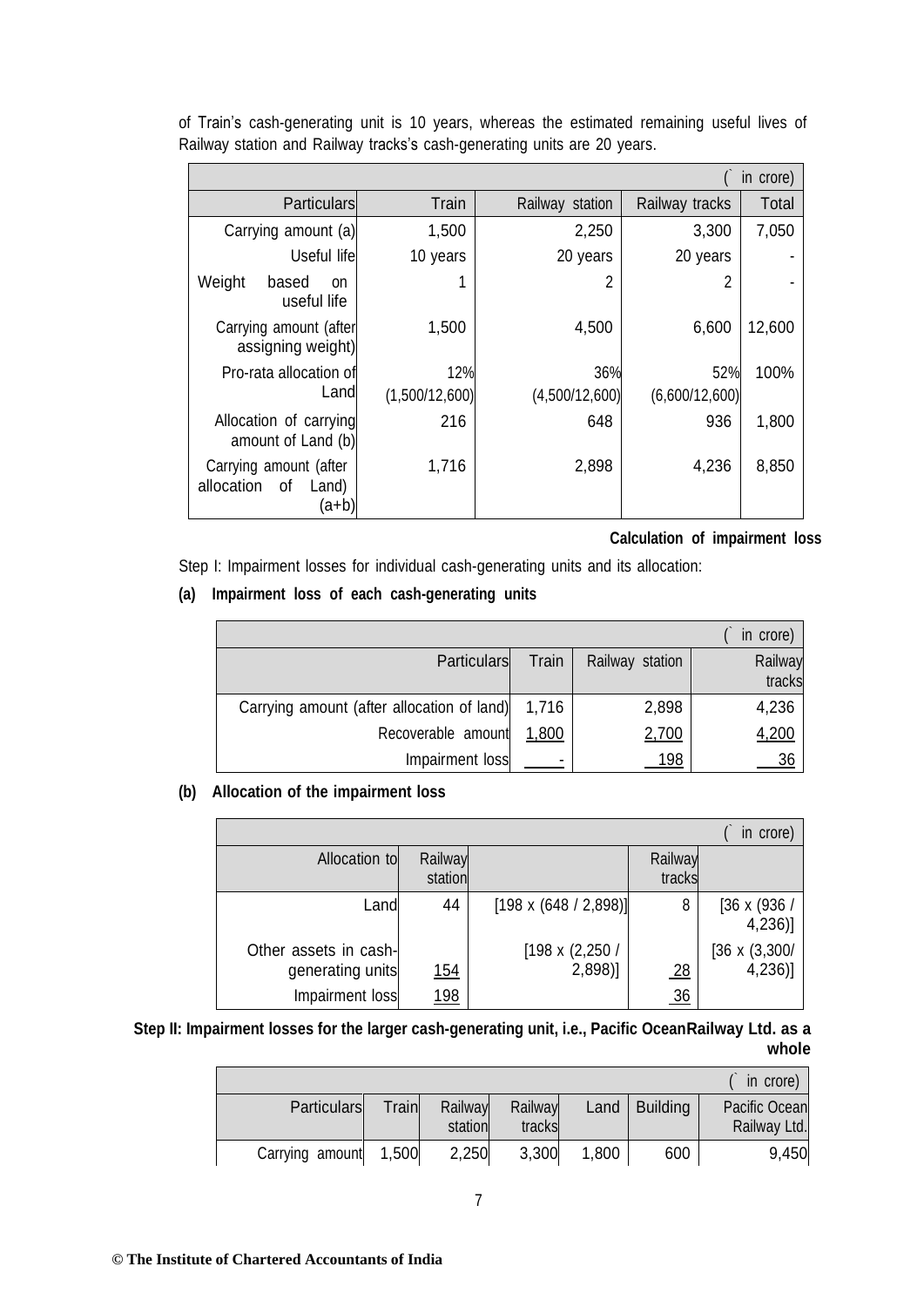| Impairment<br>loss<br>(Step I)                                      | ٠     | (154) | (28)  | (52)  |       | (234) |
|---------------------------------------------------------------------|-------|-------|-------|-------|-------|-------|
| Carrying<br>amount<br>(after Step I)                                | 1,500 | 2,096 | 3,272 | 1,748 | 600   | 9,216 |
| Recoverable<br>amount                                               |       |       |       |       |       | 9,600 |
| Impairment loss for the 'larger' cash-generating unit (company as a |       |       |       |       | whole | Nil   |

**(b)** The term 'contract' is defined in Ind AS 115 as an agreement between two or more parties that creates enforceable rights and obligations.

In the given case:

- Gifts are distributed by MIL to doctors as a part of its sales promotion activities without there being an agreement between MIL and the doctors creating enforceable rights and obligations.
- The doctors to whom gifts are distributed are not 'customers' of MIL as they have not contracted with it to obtain goods or services in exchange for consideration.
- The items distributed as gifts are not an output of MIL ordinary activities.

In view of the above, the distribution of gifts to doctors does not fall under the scope of Ind AS 115.

As per Ind AS 38, sometimes expenditure is incurred to provide future economic benefits to an entity, but no intangible asset or other asset is acquired or created that can be recognised. In the case of the supply of goods, the entity recognises such expenditure as an expense when it has a right to access those goods.

Examples of expenditure that is recognised as an expense when it is incurred include expenditure on advertising and promotional activities (including mail order catalogues).

Items acquired by MIL to be distributed as gifts as a part of sales promotion acti vities have no other purpose than to undertake those activities. In other words, the only benefit of those items for MIL is to develop or create brands or customer relationships, which in turn generate revenue. Ind AS 38 requires an entity to recognise expenditure on such items as an expense when the entity has a right to access those goods. Ind AS 38 states that an entity has a right to access goods when it owns them, or otherwise has a right to access them regardless of when it distributes the goods.

In view of the above, MIL should recognise the cost of the items to be distributed as gifts as an expense when it owns those items, or otherwise has a right to access them, regardless of when it distributes the items to doctors.

#### **(c) EITHER**

The carrying amount of the debenture on the date of transition under previous GAAP, assuming that all interest accrued other than premium on redemption have been paid, will be ` 31,50,000  $[(30,000 \times 100) + (30,000 \times 100 \times 10/100 \times 2/4)]$ . The premium payable on redemption is being recognised as borrowing costs as per para 4(b) of AS 16 ie under previous GAAP on straightline basis.

As per para D18 of Ind AS 101, Ind AS 32, Financial Instruments: Presentation, requires an entity to split a compound financial instrument at inception into separate liability and equity components. If the liability component is no longer outstanding, retrospective application of Ind AS 32 would involve separating two portions of equity. The first portion is recognised in retained earnings and represents the cumulative interest accreted on the liability component.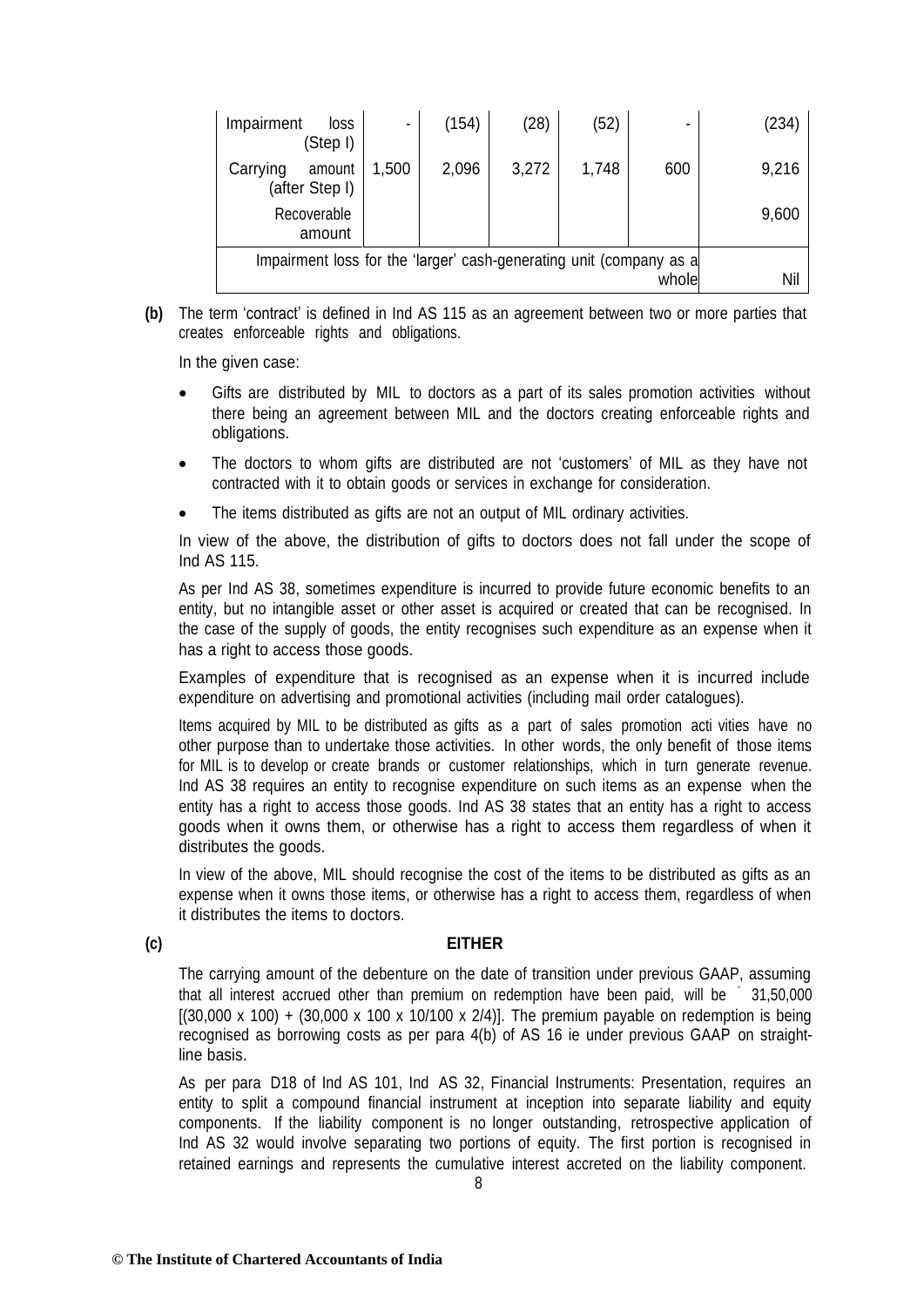The other portion represents the original equity component. However, in accordance with this Ind AS, a first-time adopter need not separate these two portions if the liability component is no longer outstanding at the date of transition to Ind AS.

In the present case, since the liability is outstanding on the date of transition, S Ltd. will need to split the convertible debentures into debt and equity portion on the date of transition. Accordingly, we will first measure the liability component by discounting the contractually determined stream of future cash flows (interest and principal) to present value by using the discount rate of 10% p.a. (being the market interest rate for similar debentures with no conversion option).

| Interest payments p.a. on each debenture                                           | 6         |
|------------------------------------------------------------------------------------|-----------|
| Present Value (PV) of interest payment for years 1 to 4 (6 $\times$ 3.17) (Note 1) | 19.02     |
| PV of principal repayment (including premium) 110 $\times$ 0.68 (Note 2)           | 74.80     |
| Total liability component per debenture                                            | 93.82     |
| Equity component per debenture (Balancing figure)                                  | 6.18      |
| Face value of debentures                                                           | 100.00    |
| Total equity component for 30,000 debentures                                       | 1,85,400  |
| Total debt amount (30,000 x 93.82)                                                 | 28,14,600 |

Thus, on the date of initial recognition, the amount of  $\degree$  30,00,000 being the amount of debentures will be split as under:

| $\sim$<br>. Lake a                         |         |
|--------------------------------------------|---------|
| <b>.</b><br>$\sim$ $\sim$ $\sim$<br>cquity | .85,400 |

| Year | Opening<br>balance | Finance cost<br>@ 10% | <b>Interest</b><br>paid | <b>Closing</b><br>balance |
|------|--------------------|-----------------------|-------------------------|---------------------------|
|      | 28,14,600          | 2,81,460              | 1,80,000                | 29,16,060                 |
|      | 29,16,060          | 2,91,606              | 1,80,000                | 30,27,666                 |

However, on the date of transition, unwinding of 28,14,600 will be done for two years as follows:

Therefore, on transition date, S Ltd. shall –

a. recognise the carrying amount of convertible debentures at ` 30,27,666;

b. recognise equity component of compound financial instrument of ` 1,85,400;

- c. debit ` 63,066 to retained earnings being the difference between the previous GAAP amount of ` 31,50,000 and ` 30,27,666 and the equity component of compound financial instrument of ` 1,85,400; and
- d. derecognise the debenture liability in previous GAAP of ` 31,50,000.

#### **Notes:**

- 1. 3.17 is present value of annuity factor of  $\degree$  1 at a discount rate of 10% for 4 years.
- 2. On maturity,  $\hat{ }$  110 will be paid ( $\hat{ }$  100 as principal payment +  $\hat{ }$  10 as premium)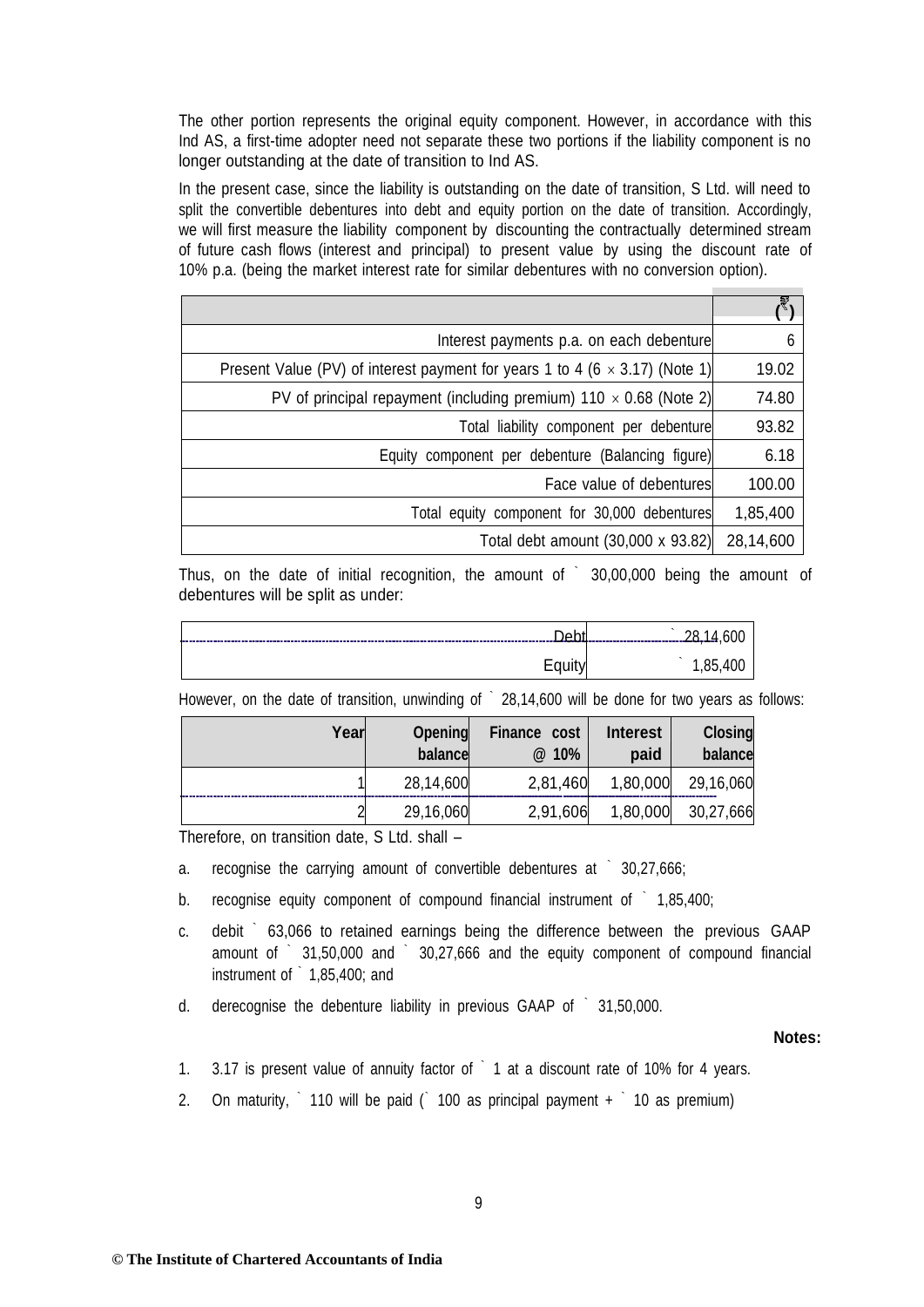| <b>Date</b> |                         | <b>Particulars</b> |        |        |
|-------------|-------------------------|--------------------|--------|--------|
| 15/3/20X1   | Investment A/c          | Dr.                | 20,000 |        |
|             | Transaction Cost A/c    | Dr.                | 400    |        |
|             | To Bank                 |                    |        | 20,400 |
| 31/3/20X1   | Investment A/c          | Dr.                | 4,000  |        |
|             | To Fair Value Gain A/c  |                    |        | 4,000  |
| 31/3/20X1   | P&L A/c                 | Dr.                | 400    |        |
|             | To Transaction Cost A/c |                    |        | 400    |
| 31/3/20X1   | Fair Value Gain A/c     | Dr.                | 4,000  |        |
|             | To P&L A/c              |                    |        | 4,000  |

#### **4. (a)** Assessment of applicability of Ind AS 38 in the given scenario

As per Ind AS 38, to be an intangible asset the asset should meet following criteria:

- Identifiability;
- Control over a Resource (Asset); and
- Existence of Future Economic Benefits.

Crystal Systems Limited manages and controls the application software available on a cloud infrastructure and New Age Technology Limited has limited rights to use the same. Merel y right to access the application of Crystal Systems Limited, does not give New Age Technology Limited power to obtain future economic benefits flowing from the software itself. Hence, the application software should not be recognised as an asset under Ind AS 38.

#### **Assessment of applicability of Ind AS 116 in the given scenario**

At the inception of a contract, an entity shall assess whether the contract is or contains a lease. For the purpose, a lease is defined as a contract, or part of a contract that conveys the right to control the use of an identified asset for a period of time in exchange for consideration. This right to control the asset throughout the period of use is emphasized ONLY if the customer has both (i) right to obtain substantially all the economic benefits from the use of the identified asset, and (ii) the right to direct the use of the identified asset.

In the given case, the contract gives the New Age Technology Limited only the right to access the Crystal Systems Limited's application software over the contract term, and hence the contract is not a lease contract within the meaning of Ind AS 116.

#### **Conclusion**

The right to access the Crystal Systems Limited's application software for a price over a specified period is a service contract. If the Crystal Systems Limited pays amounts for which the services are yet to be received, then the advance payment is a prepayment and an asset for the Crystal Systems Limited.

#### **(b) As per para 81 of Ind AS 115**

a customer receives a discount for purchasing a bundle of goods or services if the sum of the stand-alone selling prices of those promised goods or services in the contract exceeds the promised consideration in a contract.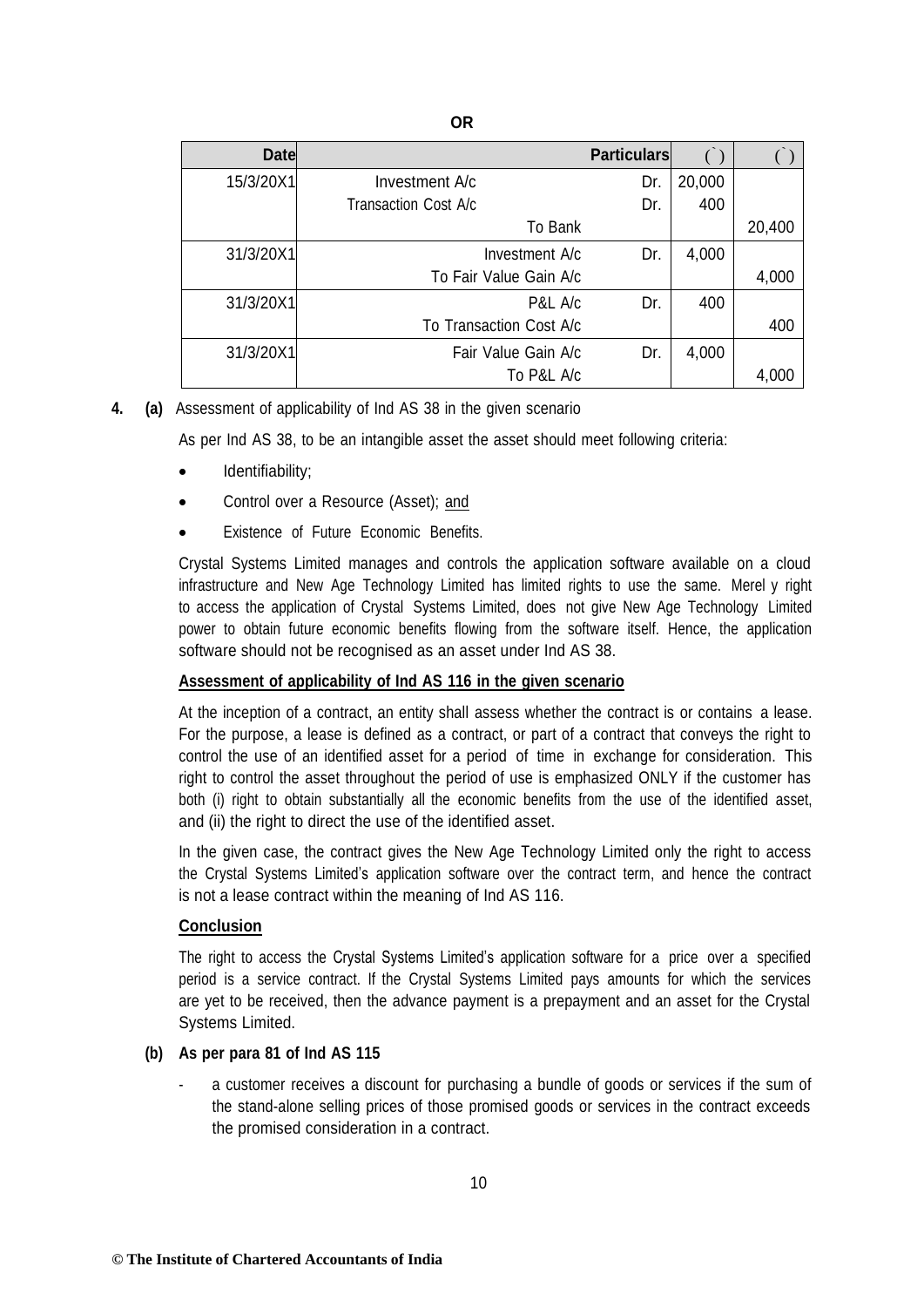- except when an entity has observable evidence in accordance with paragraph 82 that the entire discount relates to only one or more, but not all, performance obligations in a contract, the entity shall allocate a discount proportionately to all performance obligations in the contract.
- the proportionate allocation of the discount in those circumstances is a consequence of the entity allocating the transaction price to each performance obligation on the basis of the relative stand-alone selling prices of the underlying distinct goods or services.

#### **Amount to be recognised:**

In this case, there are two separately identifiable performance obligations one being sale of the equipment and second being maintenance contract for three years.

For recognition of revenue, relative stand-alone selling price of the individual components may be taken and the consideration allocated in proportion of relative fair values, i.e. 4,85,500:  $37,500^*$  (i.e. 12,500 x 3). Hence, the sale of equipment should be recognised at  $\dot{ }$  4,64,149  $[$  5,00,000 x {4,85,500 / (4,85,500 + 37,500)}] when all other conditions for sale of the equipment are fulfilled and the revenue from maintenance services of  $\degree$  35,851  $\degree$  5,00,000 x {37,500 / (4,85,500 + 37,500)}] should be the service revenue recognised over a period of three years as per its stage of completion.

**(c) Number of SARs =** 80 Employees x 500 SARs = 40,000 SARs

#### **1. When the term of the awards is 4 years of service**

| Period                       | Fair<br>value | To be<br>vested | Cumulative                     | Expense in<br>proportion to<br>the award<br>earned                                            | Cumulative<br>expenses<br>recognized |
|------------------------------|---------------|-----------------|--------------------------------|-----------------------------------------------------------------------------------------------|--------------------------------------|
|                              | a             | b               | $c = 40,000 \times a \times b$ | $d = \frac{1}{c}$ (c / no. of<br>total years) x<br>years<br>$completed$ } – e<br>of pvs year] | e                                    |
| 1st April, 20X1              | 100           | 100%            | 40,00,000                      |                                                                                               |                                      |
| 31 <sup>st</sup> March, 20X2 | 110           | 100%            | 44,00,000                      | 11,00,000                                                                                     | 11,00,000                            |
| 31 <sup>st</sup> March, 20X3 | 120           | 100%            | 48,00,000                      | 13,00,000                                                                                     | 24,00,000                            |
| 31 <sup>st</sup> March, 20X4 | 115           | 100%            | 46,00,000                      | 10,50,000                                                                                     | 34,50,000                            |
| 31 <sup>st</sup> March, 20X5 | 130           | 100%            | 52,00,000                      | 17,50,000                                                                                     | 52,00,000                            |

#### **Journal Entries**

|                                                |     |           | 31st March, 20X2             |
|------------------------------------------------|-----|-----------|------------------------------|
| Employee benefits expenses/Profit and Loss A/c | Dr. | 11,00,000 |                              |
| To Share based payment liability               |     |           | 11,00,000                    |
| (Fair value of SARs has been recognised)       |     |           |                              |
|                                                |     |           | 31 <sup>st</sup> March, 20X3 |
|                                                |     |           |                              |
| Employee benefits expenses/Profit and Loss A/c | Dr. | 13,00,000 |                              |
| To Share based payment liability               |     |           | 13,00,000                    |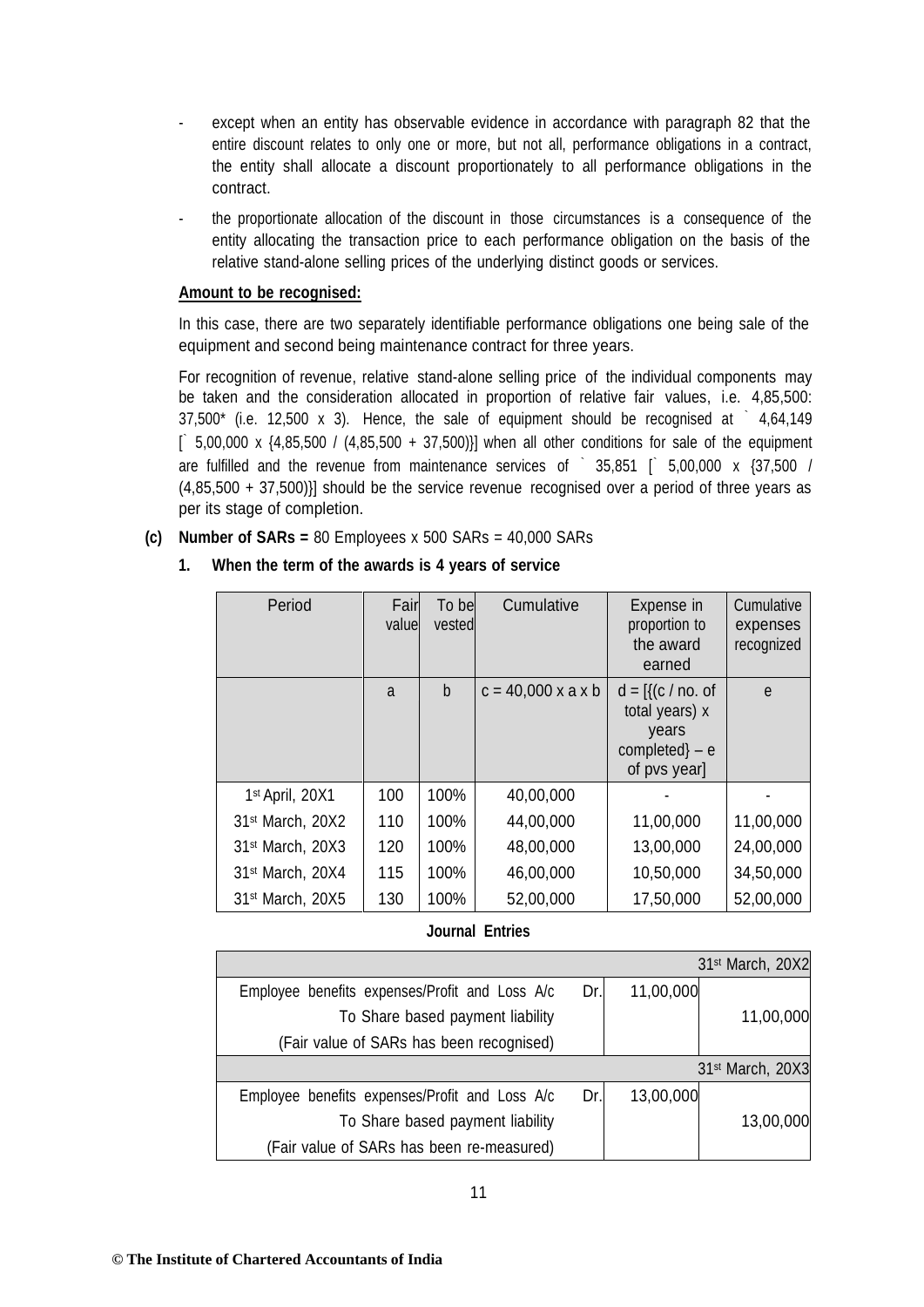|                                                |     |           | 31 <sup>st</sup> March, 20X4 |
|------------------------------------------------|-----|-----------|------------------------------|
| Employee benefits expenses/Profit and Loss A/c | Dr. | 10,50,000 |                              |
| To Share based payment liability               |     |           | 10,50,000                    |
| (Fair value of SARs has been recognized)       |     |           |                              |
|                                                |     |           | 31 <sup>st</sup> March, 20X5 |
| Employee benefits expenses A/c                 | Dr. | 17,50,000 |                              |
| To Share based payment liability               |     |           | 17,50,000                    |
| (Fair value of SARs has been recognized)       |     |           |                              |

## **2. When the term of the awards is modified to 3 years of service instead of 4 years of service**

| Period                       | Fair<br>value | %age of<br>vesting | Cumulative                     | Expense in<br>proportion to the<br>award earned                                           | Cumulative<br>expenses<br>recognized |
|------------------------------|---------------|--------------------|--------------------------------|-------------------------------------------------------------------------------------------|--------------------------------------|
|                              | a             | $\mathsf b$        | $c = 40,000 \times a \times b$ | $d = \frac{1}{c}$ (c / no. of<br>total years) x<br>years completed}<br>$-$ e of pvs year] | e                                    |
| 1 <sup>st</sup> April, 20X1  | 100           | 100%               | 40,00,000                      |                                                                                           |                                      |
| 31st March, 20X2             | 110           | 100%               | 44,00,000                      | 11,00,000                                                                                 | 11,00,000                            |
| 31 <sup>st</sup> March, 20X3 | 120           | 100%               | 48,00,000                      | 21,00,000                                                                                 | 32,00,000                            |
| 31 <sup>st</sup> March, 20X4 | 115           | 100%               | 46,00,000                      | 14,00,000                                                                                 | 46,00,000                            |

# **Journal Entries**

|                                           |     |           | 31 <sup>st</sup> March, 20X2 |
|-------------------------------------------|-----|-----------|------------------------------|
| Employee benefits expenses                | Dr. | 11,00,000 |                              |
| To Share based payment liability          |     |           | 11,00,000                    |
| (Fair value of SARs has been recognised)  |     |           |                              |
|                                           |     |           | 31 <sup>st</sup> March, 20X3 |
| Employee benefits expenses                | Dr. | 21,00,000 |                              |
| To Share based payment liability          |     |           | 21,00,000                    |
| (Fair value of SARs has been re-measured) |     |           |                              |
|                                           |     |           | 31 <sup>st</sup> March, 20X4 |
| Employee benefits expenses                | Dr. | 14,00,000 |                              |
| To Share based payment liability          |     |           | 14,00,000                    |
| (Fair value of SARs has been recognized)  |     |           |                              |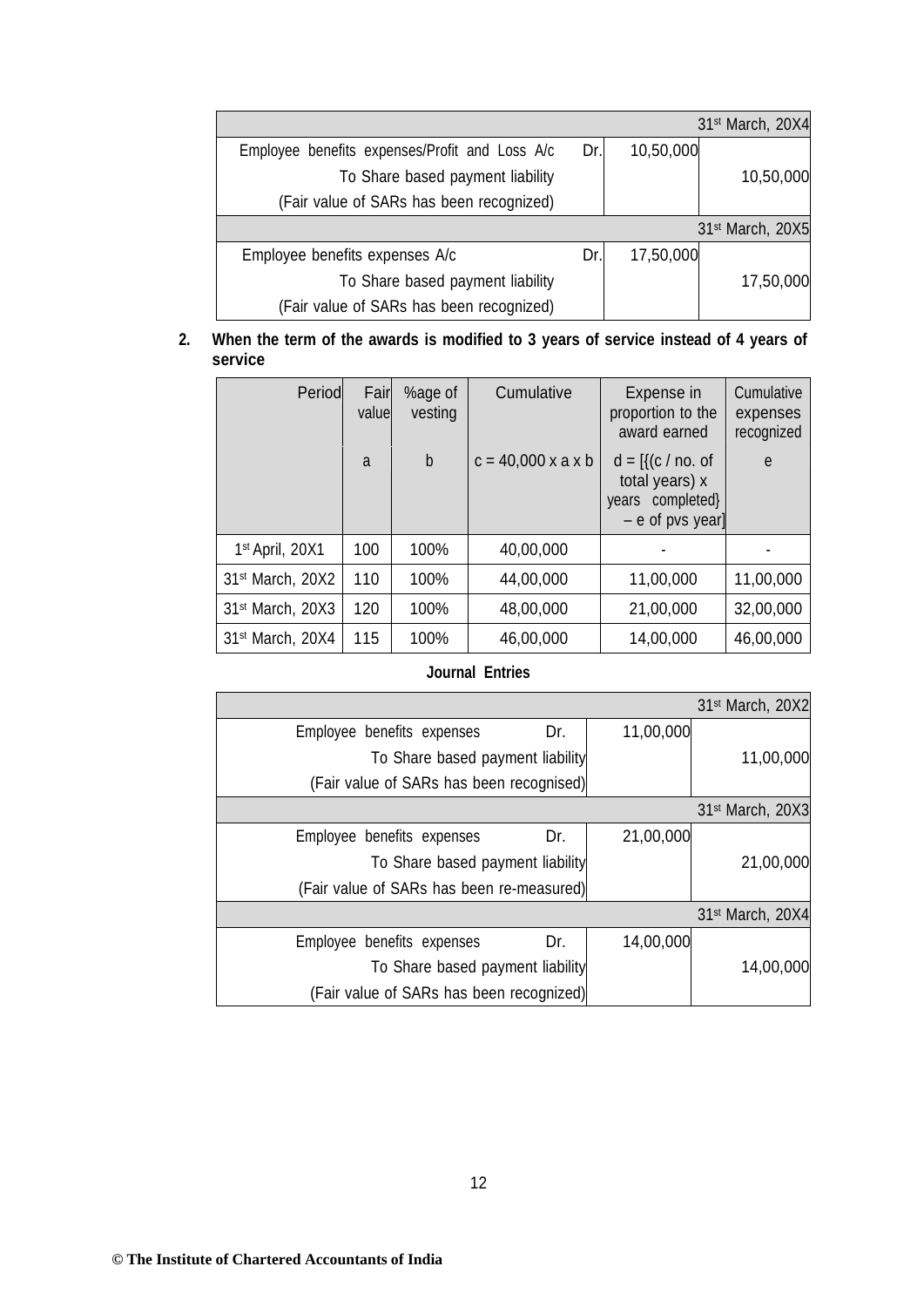# **5. (a) Consolidated Balance Sheet of A Ltd. and its subsidiary, S Ltd.**

**as at 31st March, 20X3**

| <b>Particulars</b>                           | in 000s  |
|----------------------------------------------|----------|
| I.<br><b>Assets</b>                          |          |
| Non-current assets<br>(1)                    |          |
| (i)<br>Property Plant & Equipment (W.N.4)    | 7,120.00 |
| (ii)<br>Intangible asset - Goodwill (W.N.3)  | 1,032.00 |
| (2) Current Assets                           |          |
| (i)<br>Inventories $(550 + 100)$             | 650.00   |
| (ii)<br><b>Financial Assets</b>              |          |
| Trade Receivables (400 + 200)<br>(a)         | 600.00   |
| Cash & Cash equivalents $(200 + 50)$<br>(b)  | 250.00   |
| <b>Total Assets</b>                          | 9,652.00 |
| Ш.<br><b>Equity and Liabilities</b>          |          |
| (1) Equity                                   |          |
| Equity Share Capital $(2,000 + 200)$<br>(i)  | 2,200.00 |
| <b>Other Equity</b><br>(ii)                  |          |
| Retained Earnings (W.N.6)<br>(a)             | 1190.85  |
| Securities Premium<br>(b)                    | 160.00   |
| Non-Controlling Interest (W.N.5)<br>(2)      | 347.40   |
| Non-Current Liabilities (3,000 + 400)<br>(3) | 3,400.00 |
| (4) Current Liabilities (W.N.8)              | 2,353.75 |
| <b>Total Equity &amp; Liabilities</b>        | 9,652.00 |

## **Working Notes:**

**1. Calculation of purchase consideration at the acquisition date i.e. 1 st April, 20X1**

|                                                            | in 000s  |
|------------------------------------------------------------|----------|
| Payment made by A Ltd. to S Ltd.                           |          |
| Cash                                                       | 1,000.00 |
| Equity shares $(2,00,000$ shares $x \t1.80$ )              | 360.00   |
| Present value of deferred consideration ( 5,00,000 x 0.75) | 375.00   |
| Total consideration                                        | 1,735.00 |

**2. Calculation of net assets i.e. net worth at the acquisition date i.e. 1st April, 20X1**

|                                                      | in 000s |
|------------------------------------------------------|---------|
| Share capital of S Ltd.                              | 500.00  |
| Reserves of S Ltd.                                   | 125.00  |
| Fair value increase on Property, Plant and Equipment | 200.00  |
| Net worth on acquisition date                        | 825.00  |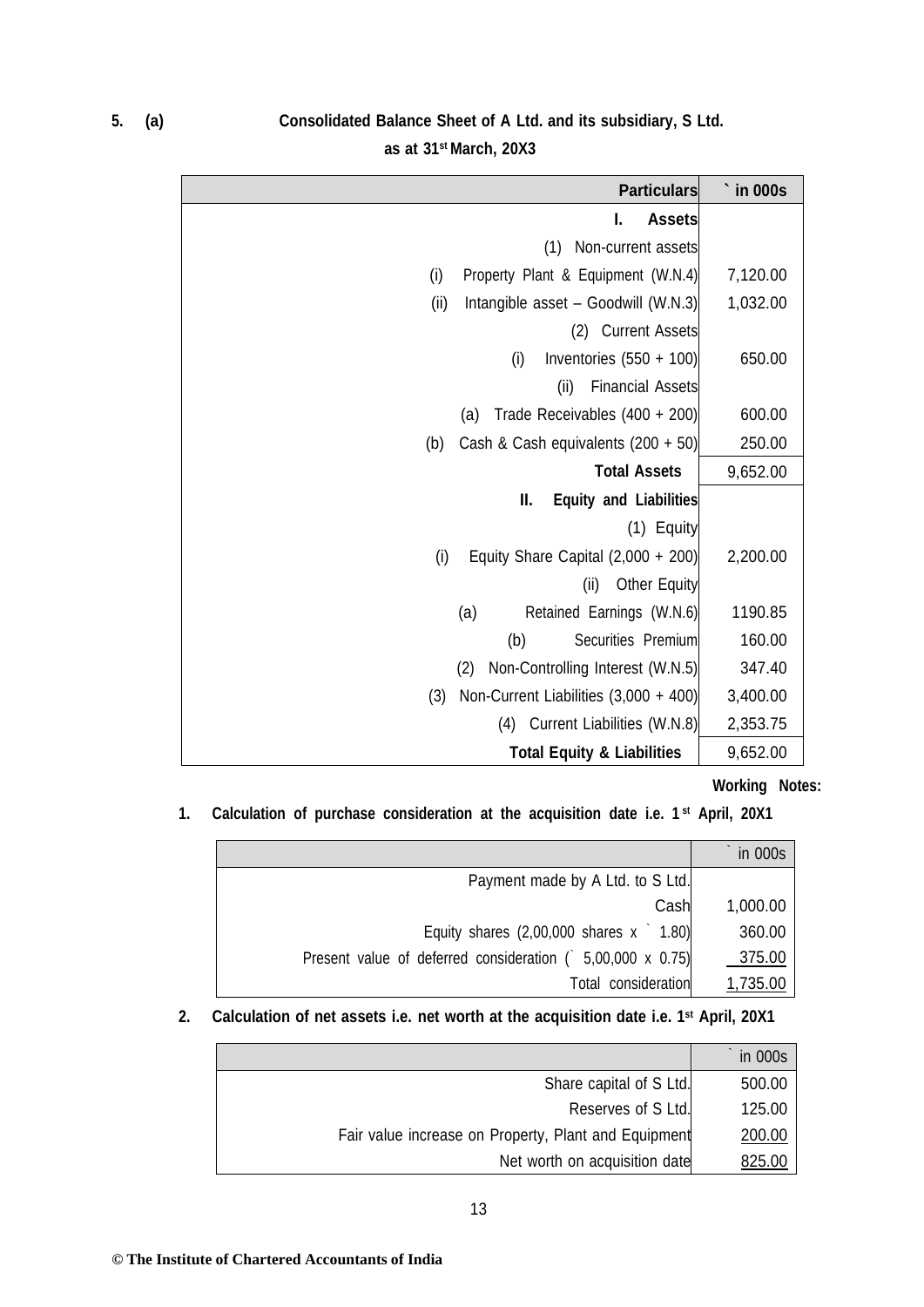|                                                                   | in 000s  |
|-------------------------------------------------------------------|----------|
| Purchase consideration (W.N.1)                                    | 1,735.00 |
| Non-controlling interest at fair value (as given in the question) | 380.00   |
|                                                                   | 2,115.00 |
| Less: Net worth (W.N.2)                                           | (825.00) |
| Goodwill as on 1 <sup>st</sup> April 20X1                         | 1,290.00 |
| Less: Impairment (as given in the question)                       | 258.00   |
| Goodwill as on 31 <sup>st</sup> March 20X3                        | 1,032.00 |

**3. Calculation of Goodwill at the acquisition date i.e. 1st April, 20X1 and 31st March, 20X3**

# **4. Calculation of Property, Plant and Equipment as on 31st March 20X3**

|                                           |         |          | in 000s  |
|-------------------------------------------|---------|----------|----------|
|                                           | A Ltd.  |          | 5,500.00 |
|                                           | S Ltd.  | 1,500.00 |          |
| Add: Net fair value gain not recorded yet | 200.00  |          |          |
| Less: Depreciation $[(200/5) \times 2]$   | (80.00) | 120.00   | 1,620.00 |
|                                           |         |          | 120.00,  |

## **5. Calculation of Post-acquisition gain (after adjustment of impairment on goodwill) and value of NCI as on 31st March 20X3**

|                                                            | in 000s             | in 000s         |
|------------------------------------------------------------|---------------------|-----------------|
|                                                            | <b>NCI</b><br>(20%) | A Ltd.<br>(80%) |
| Acquisition date balance                                   | 380.00              | Nil             |
| 300.00<br>Closing balance of Retained Earnings             |                     |                 |
| Less: Pre-acquisition balance<br>(125.00)                  |                     |                 |
| Post-acquisition gain<br>175.00                            |                     |                 |
| Less: Additional Depreciation on PPE [(200/5) x 2] (80.00) |                     |                 |
| Share in post-acquisition gain<br>95.00                    | 19.00               | 76.00           |
| 258.00<br>Less: Impairment on goodwill                     | (51.60)             | (206.40)        |
|                                                            | 347.40              | (130.40)        |

## **6. Consolidated Retained Earnings as on 31st March 20X3**

|                                                                       | in 000s  |
|-----------------------------------------------------------------------|----------|
| A Ltd.                                                                | 1,400.00 |
| Add: Share of post-acquisition loss of S Ltd. (W.N.5)                 | (130.40) |
| Less: Finance cost on deferred consideration $(37.5 + 41.25)$ (W.N.7) | (78.75)  |
| Retained Earnings as on 31 <sup>st</sup> March 20X3                   | 1,190.85 |

## **7. Calculation of value of deferred consideration as on 31 st March 20X3**

|                                                                          | in 000s      |
|--------------------------------------------------------------------------|--------------|
| Value of deferred consideration as on 1 <sup>st</sup> April 20X1 (W.N.1) | 375.00       |
| Add: Finance cost for the year 20X1-20X2 (375 x 10%)                     | <u>37.50</u> |
|                                                                          | 412.50       |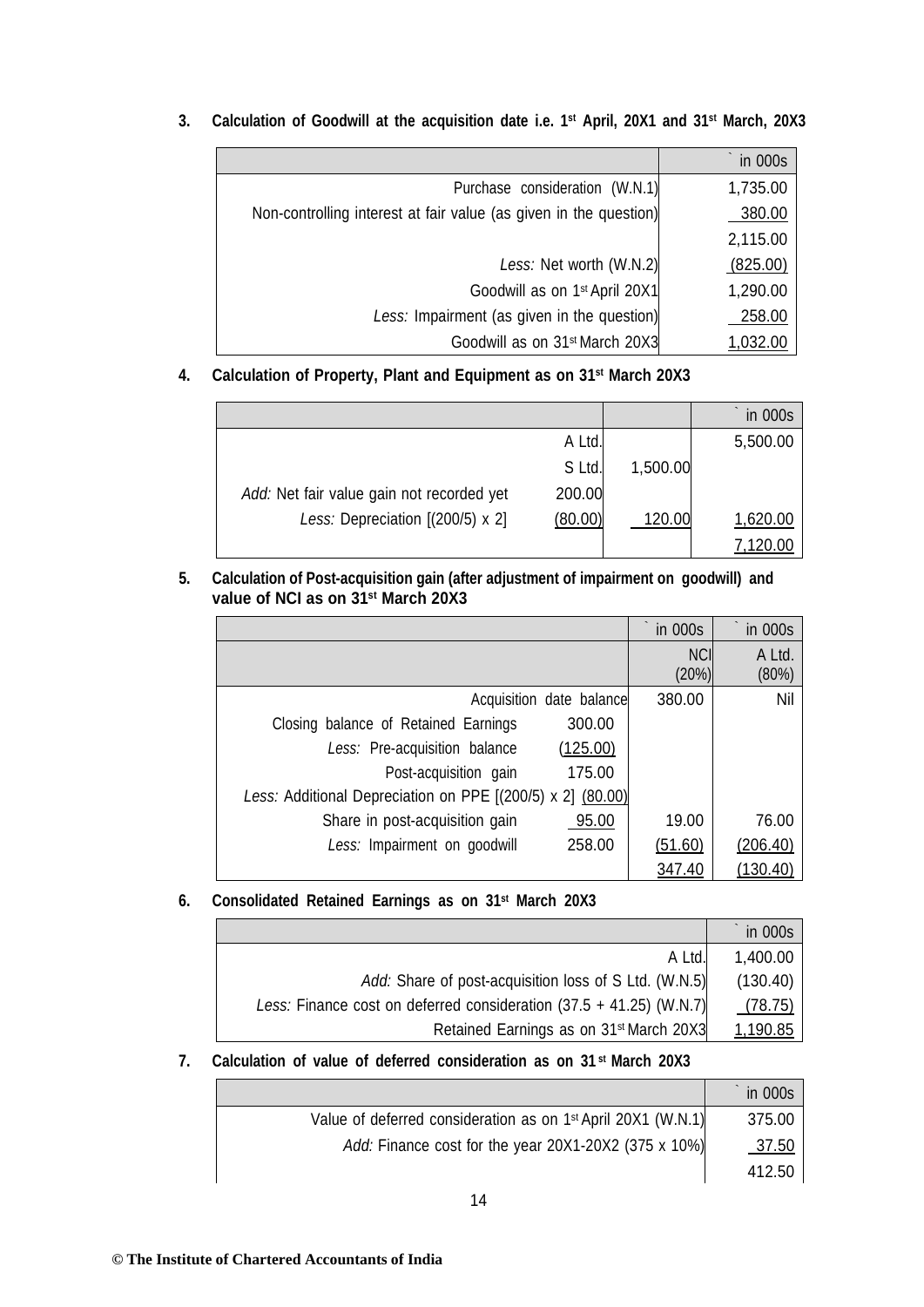| Add: Finance cost for the year 20X2-20X3 (412.50 x 10%)  | 41.25  |
|----------------------------------------------------------|--------|
| Deferred consideration as on 31 <sup>st</sup> March 20X3 | 453.75 |

## **8. Calculation of current Liability as on 31st March, 20X3**

|                                                                   | in 000s       |
|-------------------------------------------------------------------|---------------|
| A Ltd.                                                            | 1,250.00      |
| S Ltd.                                                            | 650.00        |
| Deferred consideration as on 31 <sup>st</sup> March, 20X3 (W.N.7) | <u>453.75</u> |
| Current Liability as on 31 <sup>st</sup> March, 20X3              | 2,353.75      |

#### **(b) Accounting treatment for Government Grant:**

Government grants, related to assets, including non-monetary grants at fair value should be presented in the Balance Sheet either by setting up the grant as deferred income or by deducting the grant in arriving at the asset's carrying amount. (Para 24 of Ind AS 20)

Government grants should be recognised as income over the periods in which the entity recognises as expenses the related costs that they are intended to compensate, on a systematic basis. The outcome should be same in the Profit and Loss account statement regardless of whether grants are netted or deferred.

In case the grant had been offset against the acquisition cost of the factory and net carrying value is less than the recoverable amount, there would be no need for an impairment write-down. The Profit and Loss account would be charged with annual depreciation on the net acquisition cost.

## **Government grant relating to 'Innovative Product':**

To match the same result for the grant 'Innovative Product' which has been shown as deferred income and the factory is initially recorded at its cost, it is reasonable to release an amount of deferred income to the Profit and Loss account to compensate for the impairment write-down.

#### **Treatment in case of further conditions attached:**

If there are further conditions attached to the grant beyond construction of the factory, it may not be appropriate to release an amount of the deferred income to compensate for the impairment write down. An entity would need to assess those further conditions to determine the amou nt, if any, of deferred income to release.

**6. (a)** On the date of initial recognition, the effective interest rate of the loan shall be computed keeping in view the contractual cash flows and upfront processing fee paid. The following table shows the amortisation of loan based on effective interest rate:

| <b>Date</b>   | <b>Cash flows</b><br>(principal) | <b>Cash flows</b><br>(interest and<br>fee) | <b>Amortised cost</b><br>+ interest -<br>(opening<br>cash flows) | @<br>Interest<br><b>EIR</b><br>$(11.50\%)$ |
|---------------|----------------------------------|--------------------------------------------|------------------------------------------------------------------|--------------------------------------------|
| 1 April, 20X1 | (500,000,000)                    | 5,870,096                                  | 494,129,904                                                      |                                            |
| 31 Mar 20X2   | 100,000,000                      | 55,000,000                                 | 395,954,843                                                      | 56,824,939                                 |
| 31 Mar 20X3   | 100,000,000                      | 44,000,000                                 | 297,489,650                                                      | 45,534,807                                 |
| 31 Mar 20X4   | 100,000,000                      | 33,000,000                                 | 198,700,959                                                      | 34,211,310                                 |
| 31 Mar 20X5   | 100,000,000                      | 22,000,000                                 | 99,551,570                                                       | 22,850,610                                 |
| 31 Mar 20X6   | 100,000,000                      | 11,000,000                                 | (0)                                                              | 11,448,430                                 |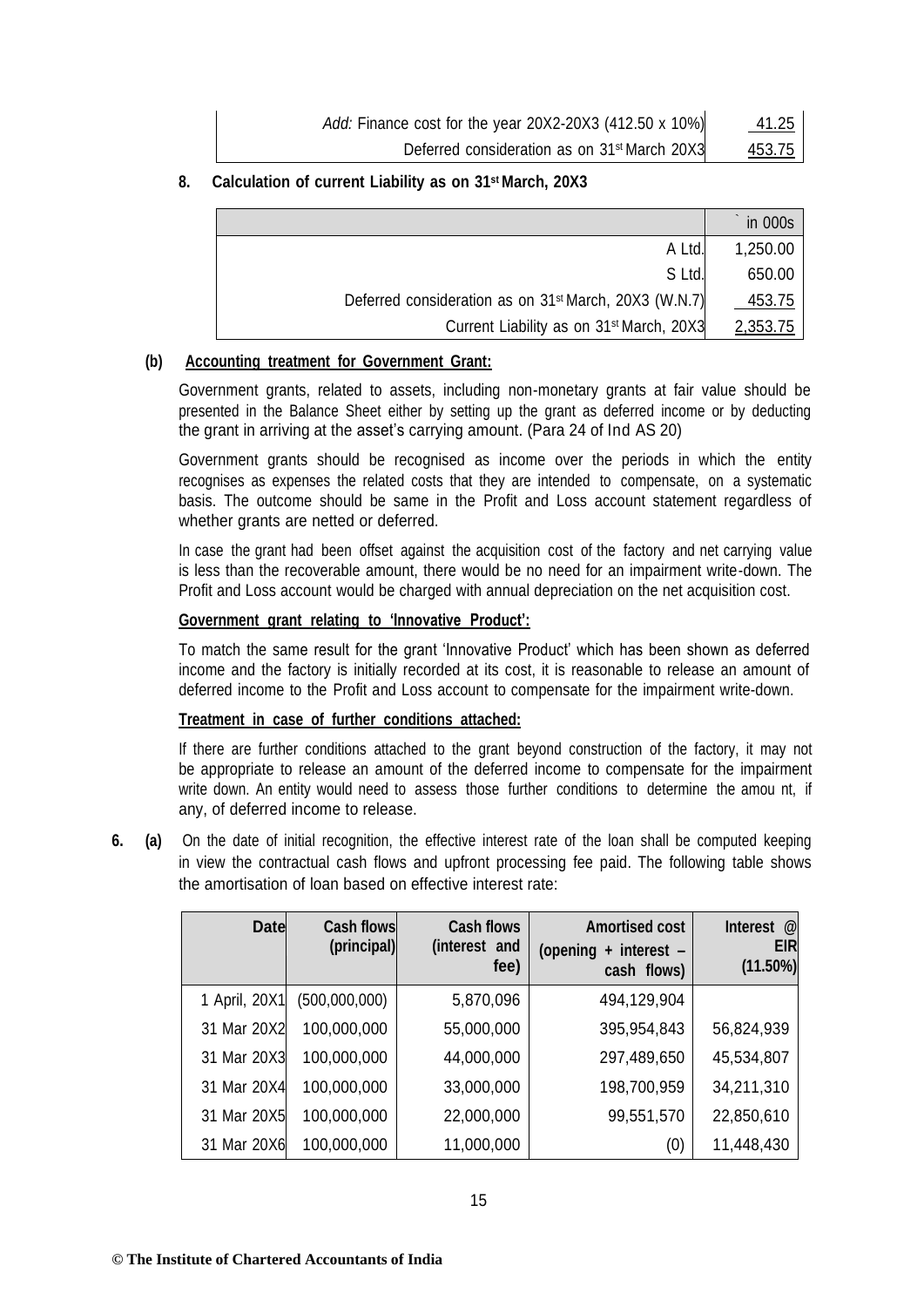#### **a. 1st April, 20X1**

|                                                                                                   | <b>Particulars</b> | Dr. Amount   Cr. Amount |             |
|---------------------------------------------------------------------------------------------------|--------------------|-------------------------|-------------|
| Bank A/c                                                                                          | Dr.                | 494,129,904             |             |
| To Loan from bank A/c                                                                             |                    |                         | 494,129,904 |
| (Being loan recorded at its fair value less transaction costs<br>on the initial recognition date) |                    |                         |             |

#### **b. 31st March, 20X2**

|                                                                                                                          |             | Particulars Dr. Amount   Cr. Amount |             |
|--------------------------------------------------------------------------------------------------------------------------|-------------|-------------------------------------|-------------|
| Loan from bank A/c                                                                                                       | Dr.         | 98,175,061                          |             |
| Interest expense (profit and loss)                                                                                       | Dr.         | 56,824,939                          |             |
|                                                                                                                          | To Bank A/c |                                     | 155,000,000 |
| (Being first instalment of loan and payment of interest<br>accounted for as an adjustment to the amortised cost of loan) |             |                                     |             |

## **c. 31st March, 20X3 – Before Wheel Co. Limited approached the bank –**

|                                                                                                                      | Particulars Dr. Amount | Cr. Amount |
|----------------------------------------------------------------------------------------------------------------------|------------------------|------------|
| Interest expense (profit and loss)<br>Dr.                                                                            | 45,534,807             |            |
| To Loan from bank A/c                                                                                                |                        | 1,534,807  |
| To Bank A/c                                                                                                          |                        | 44,000,000 |
| (Being loan payment of interest recorded by the Company<br>before it approached the Bank for deferment of principal) |                        |            |

Upon receiving the new terms of the loan, Wheel Co. Limited, re-computed the carrying value of the loan by discounting the new cash flows with the original effective interest rate and comparing the same with the current carrying value of the loan. As per requirements of Ind AS 109, any change of more than 10% shall be considered a substantial modification, resulting in fresh accounting for the new loan:

| <b>Date</b> | <b>Cash flows</b><br>(principal) | outflow<br><b>Interest</b><br>@15% | <b>Discount</b><br>factor | PV of cash<br>flows |
|-------------|----------------------------------|------------------------------------|---------------------------|---------------------|
| 31 Mar 20X3 | (400,000,000)                    |                                    |                           |                     |
| 31 Mar 20X4 | 40,000,000                       | 60,000,000                         | 0.8969                    | 89,686,099          |
| 31 Mar 20X5 | 40,000,000                       | 54,000,000                         | 0.8044                    | 75,609,805          |
| 31 Mar 20X6 | 40,000,000                       | 48,000,000                         | 0.7214                    | 63,483,092          |
| 31 Mar 20X7 | 40,000,000                       | 42,000,000                         | 0.6470                    | 53,053,542          |
| 31 Mar 20X8 | 40,000,000                       | 36,000,000                         | 0.5803                    | 44,100,068          |
| 31 Mar 20X9 | 40,000,000                       | 30,000,000                         | 0.5204                    | 36,429,133          |
| 31 Mar 20Y0 | 40,000,000                       | 24,000,000                         | 0.4667                    | 29,871,422          |
| 31 Mar 20Y1 | 40,000,000                       | 18,000,000                         | 0.4186                    | 24,278,903          |
| 31 Mar 20Y2 | 40,000,000                       | 12,000,000                         | 0.3754                    | 19,522,235          |
| 31 Mar 20Y3 | 40,000,000                       | 6,000,000                          | 0.3367                    | 15,488,493          |